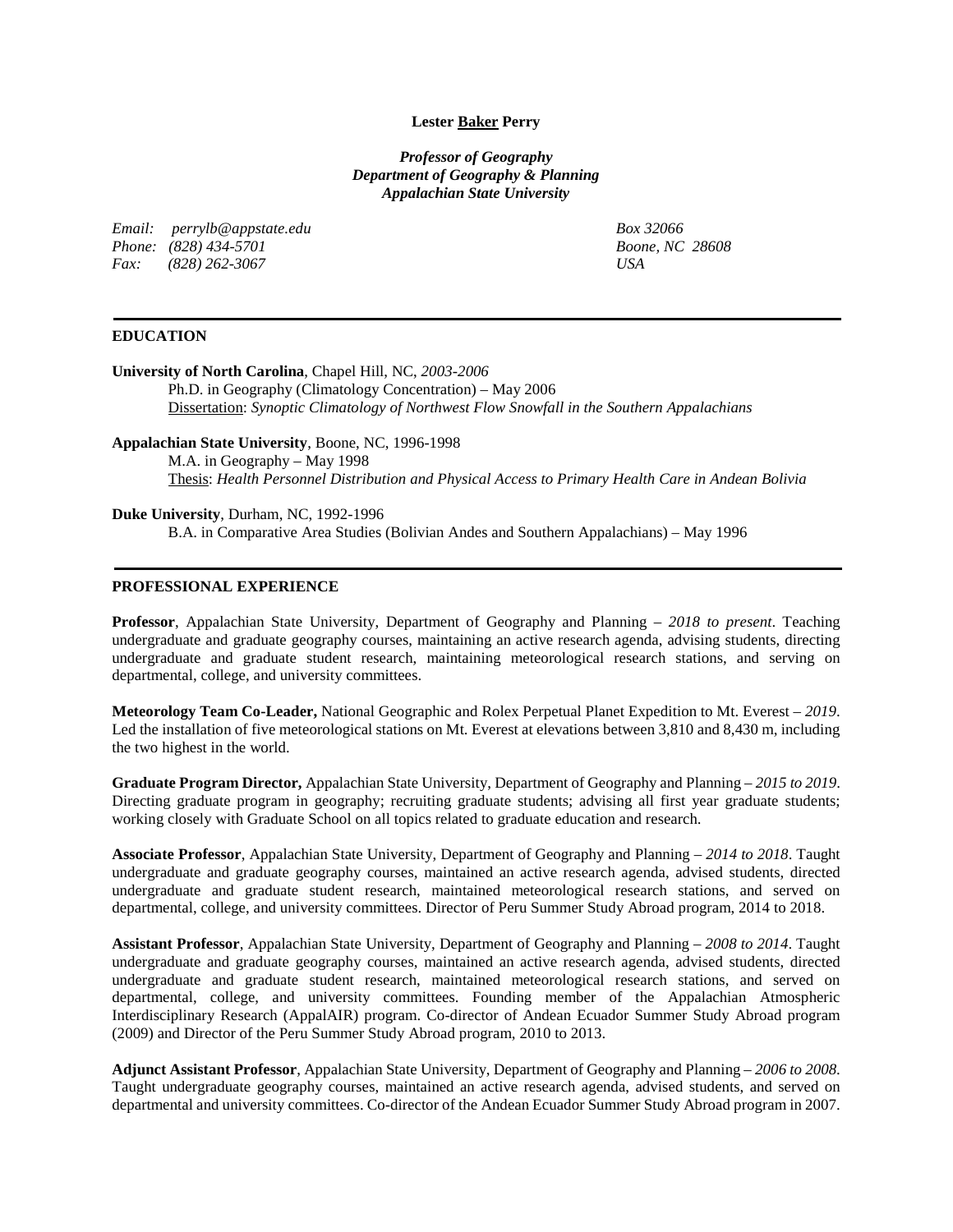**Adjunct Instructor**, Appalachian State University, Department of Geography and Planning – *1999 to 2006.* Taught undergraduate geography courses*.* Organized and facilitated GIS workshops in the Spatial Outreach Laboratory (SOL). Organized and directed the Andean Bolivia Summer Study Abroad Program in 1999, 2000, 2001, and 2003.

**Graduate Teaching Assistant***,* University of Washington, Department of Geography*, 1999 to 2001.* Taught *Maps and GIS* and supervised a graduate teaching assistant. Taught two laboratory sections of *Urban GIS* and served as a teaching assistant for *Introducing the Physical Environment* and *Geography of Health and Disease*.

**GIS Laboratory Supervisor and Adjunct Instructor***, Appalachian State University, Department of Geography and Planning –* 1998 to 1999. Supervised the Geographic Information Systems (GIS) laboratory and taught four undergraduate courses.

### **PUBLICATIONS**

#### Peer-Reviewed Journals and Reports

- Matthews, T., **L.B. Perry**, D. Aryal, A.C. Elmore, A. Khadka, M. Pelto, D. Shrestha, R. Wilby. 2021. Weather on K2 during historic first winter ascent. *Weather*, Under Review.
- Birkel, S. P.A. Mayewski, **L.B. Perry**, A. Seimon, M. Andrade-Flores. 2021. Reanalysis inter-model comparison of temperature and precipitation for the Andean Altiplano and adjacent Cordilleras. *Journal of Geophysical Research: Atmospheres*, Under Review.
- Potocki, M., P.A. Mayewki, T. Matthews, **L.B. Perry**, M. Schwikowski, A. Tait, E. Korotkikh, H. Clifford, S. Kang, T. Sherpa, P. Singh, I. Koch, S. Birkel. 2021. Mt. Everest's highest glacier (8020 m) is disappearing in response to modern climate change. *Climate & Atmospheric Science*, Under Review.
- Matthews, T., **L.B. Perry**, D. Aryal, S.K. Baidya, A.C. Elmore, A. Gajurel, S. Kang, A. Khadka, D. Shrestha, A. Seimon, A. Tait, S. Tuladhar, R.L. Wilby, P.A. Mayewski. 2021. Out of thin air: assessing dangerously strong winds on Mount Everest. *iScience*, Under Review.
- Fyffe, C.L., E. Potter, S. Fugger, A. Orr, S. Fatichi, K. Medina, R.Å Hellström, M. Bernat, C. Aubry-Wake, W. Gurgiser, **L.B. Perry**, W. Suarez, D.J. Quincey, E. Loarte, F. Pellicciotti. 2021. The energy and mass balance of Peruvian glaciers. *Journal of Geophysical Research: Atmospheres*, Under Review.
- Pelto, M., P. Panday, T. Matthews, J. Maurer, **L.B. Perry**. 2021. Observations of winter ablation on glaciers in the Mount Everest Region in 2020-2021. *Remote Sensing* 2021: 13(14) 2692.<https://doi.org/10.3390/rs13142692>
- Clifford, H. M., M. Potocki, I. Koch, T. Sherpa, M. Handley, E. Korotkikh, D. Introne, S. Kaspari, K. Miner, T. Matthews, **L.B. Perry**, H. Guy, P. Wagnon, A. Gajurel, P.K. Singh, S.E. Elvin, A.C. Elmore, A. Tait, P.A. Mayewski. 2020. Natural and human contributions to pre-monsoon snow and stream chemistry, Khumbu Nepal*. Science of the Total Environment*, [https://doi.org/10.1016/j.scitotenv.2021.148006.](https://doi.org/10.1016/j.scitotenv.2021.148006)
- Jonaitis, J., **L.B. Perry**, A. Seimon, P. Soulé, C. Thaxton, M. Andrade-Flores, T. Ita-Vargas. 2021. Spatiotemporal patterns of ENSO-precipitation relationships in the tropical Andes of southern Peru and Bolivia. *International Journal of Climatology*, 41: 4061-4076. <https://doi.org/10.1002/joc.7058>
- Khadka, A., T. Matthews, **L.B. Perry**, I. Koch, P. Wagnon, D. Shrestha, D. Aryal, A. Tait, T.G. Sherpa, S. Tuladhar, S.K. Baidya, S.E. Elvin, A.C. Elmore, A. Gajurel, P.A. Mayewski. 2021. Weather on Mount Everest during the 2019 summer monsoon. *Weather* <https://doi.org/10.1002/wea.3931>
- **Perry, L.B**., S.E. Yuter, T. Matthews, P. Wagnon, A. Khadka, D. Aryal, D. Shrestha, A. Tait, M.A. Miller, A. O'Neill, S.R. Rhodes, I. Koch, T.G. Sherpa, S. Tuladhar, S.K. Baidya, S. Elvin, A.C. Elmore, A. Gajurel, P.A. Mayewski.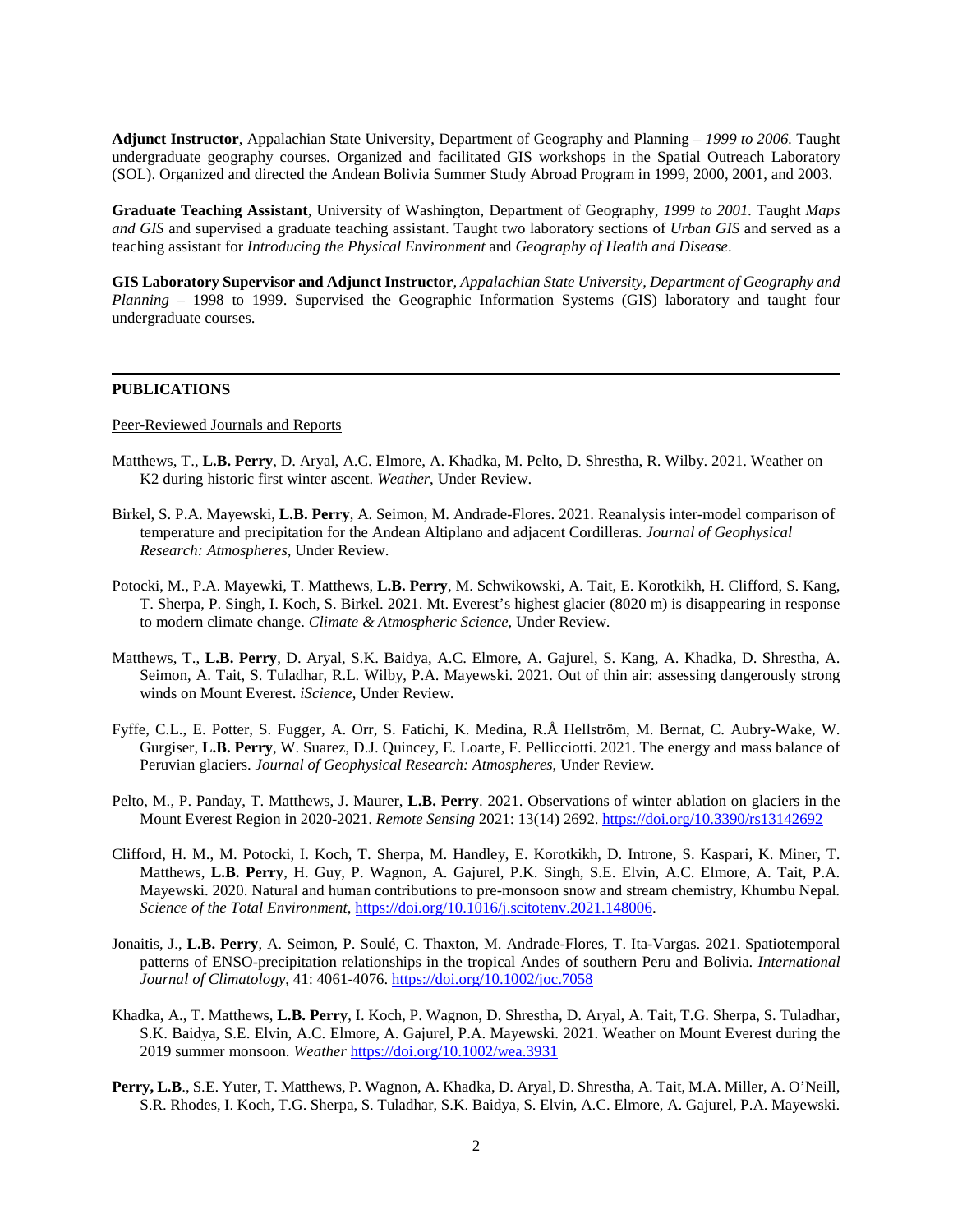2021. Direct observations of a Mount Everest Snowstorm from the World's Highest Surface-Based Radar Observations. *Weather* 76: 57-59.<https://doi.org/10.1002/wea.3854>

- Matthews, T., **L.B. Perry**, T.P. Lane, A.C. Elmore, A. Khadka, D. Aryal, D. Shrestha, S. Tuladhar, S.K. Baidya, A. Gajurel, M. Potocki, P.A. Mayewski. 2020. Into Thicker Air? Oxygen availability at humans' physiological frontier on Mount Everest. *iScience* 23(12): <https://doi.org/10.1016/j.isci.2020.101718>
- Mayewski, P.A. **L.B. Perry**, T. Matthews, S. Birkel. 2020. Climate change in the Hindu Kush Himalayas: Basis and Gaps. *One Earth* 3(5): 551-55.<https://doi.org/10.1016/j.oneear.2020.10.007>
- Mayewski, P.A., A. Gajurel, S.E. Elvin, P. Athans, T. Dinley, P. Sherpa, A.C. Elmore, J. Ghimire, **L.B. Perry**, T. Matthews, S. Birkel, S. Guilford, M. Hubbard, A. Putnam, T. Seimon, A. Seimon, S. Ghimere, A. Tait. 2020. Pushing Climate Change Science to the Roof of the World. *One Earth* 3(5): 556-560. <https://doi.org/10.1016/j.oneear.2020.10.021>
- Miner, K.R., P.A. Mayewski, S.K. Baidya, K. Broad, H. Clifford, A. Elmore, A.P. Gajurel, B. Giri, S. Guilford, M. Hubbard, C. Jaskolski, H. Koldewey, W. Li, T. Matthews, I. Napper, **L.B. Perry**, M. Potocki, J.C. Priscu, A. Tait, R. Thompson, S. Tuladhar. 2020. One Earth 3(5): 547-550. <https://doi.org/10.1016/j.oneear.2020.10.008>
- **Perry, L.B**., T. Matthews, H. Guy, I. Koch, A. Khadka, A.C. Elmore, D. Shrestha, S. Tuladhar, S.K. Baidya, S. Maharjan, P. Wagnon, D. Aryal, A. Seimon, A. Gajurel, P.A. Mayewski. 2020. Precipitation characteristics and moisture source regions on Mt. Everest in the Khumbu, Nepal. *One Earth* 3(5): 594-607. <https://doi.org/10.1016/j.oneear.2020.10.011>
- Matthews, T., **L. B. Perry**, I. Koch, I, D. Aryal, A Khadka, D. Shrestha, K Abernathy, A.C. Elmore, A. Seimon, A. Tait, S. Elvin, T. Subash, S.K. Baidya, M. Potocki, S.D. Birkel, S. Kang, P.A. Mayewski, and National Geographic and Rolex's Perpetual Planet Extreme Expedition to Mt. Everest Team. 2020. Going to extremes: installing the world's highest weather stations on Mount Everest. *Bulletin of the American Meteorological Society*, *101*: E1870-E1890. doi: [https://doi.org/10.1175/BAMS-D-19-0198.1.](https://doi.org/10.1175/BAMS-D-19-0198.1)
- Kunkel, K.E., D.R. Easterling, A. Ballinger, S. Bililign, S.M. Champion, D.R. Corbett, K.D. Dello, J. Dissen, G.M. Lackmann, R.A. Luettich, Jr., **L.B. Perry**, W.A. Robinson, L.E. Stevens, B.C. Stewart, and A.J. Terando. 2020. *North Carolina Climate Science Report*. North Carolina Institute for Climate Studies, 233 pp. <https://ncics.org/nccsr>
- Montpellier, E., P.T. Soulé, P.A. Knapp, **L.B. Perry**. 2020. Reconstructing summer upper-level flow in the northern Rocky Mountains using an Alpine Larch (*Larix lyallii* Parl.) tree-ring chronology. *Climate Research* 79: 207-218. <https://doi.org/10.3354/cr01592>
- Kinlaw, T., J.W. Sugg, **L.B. Perry**. 2019. Warm season hydroclimatic variability and change in the Appalachian region of the southeastern U.S. from 1950 to 2018. *Atmosphere 10:* 289. <https://doi.org/10.3390/atmos10050289>
- Guy, H., A. Seimon, **L.B. Perry**, B.L. Konecky, M. Rado, M. Andrade, M. Potocki, P.A. Mayewski. 2019. Subseasonal variations of stable isotopes in tropical Andean precipitation. *Journal of Hydrometeorology* 20:915- 933. DOI: 10.1175/JHM-D-18-0163.1
- Eck, M.E., **L.B. Perry**, P.T. Soulé, J.W. Sugg, D.K. Miller. 2018. Winter climate variability and change in the southern Appalachian Mountains: 1910-2017. *International Journal of Climatology*, 39: 206-217. DOI: 10.1002/joc.5795
- Endries, J.L., **L.B. Perry**, S.E. Yuter, A. Seimon, M. Andrade-Flores, G. Mamani, F. Velarde, R. Winkelmann, M. Rado, N. Montoya, S. Arias. 2018. Radar-observed characteristics of precipitation in the tropical high Andes of southern Peru and Bolivia. *Journal of Applied Meteorology and Climatology*, 57: 1441-1458. DOI: 10.1175/JAMC-D-17-0248.1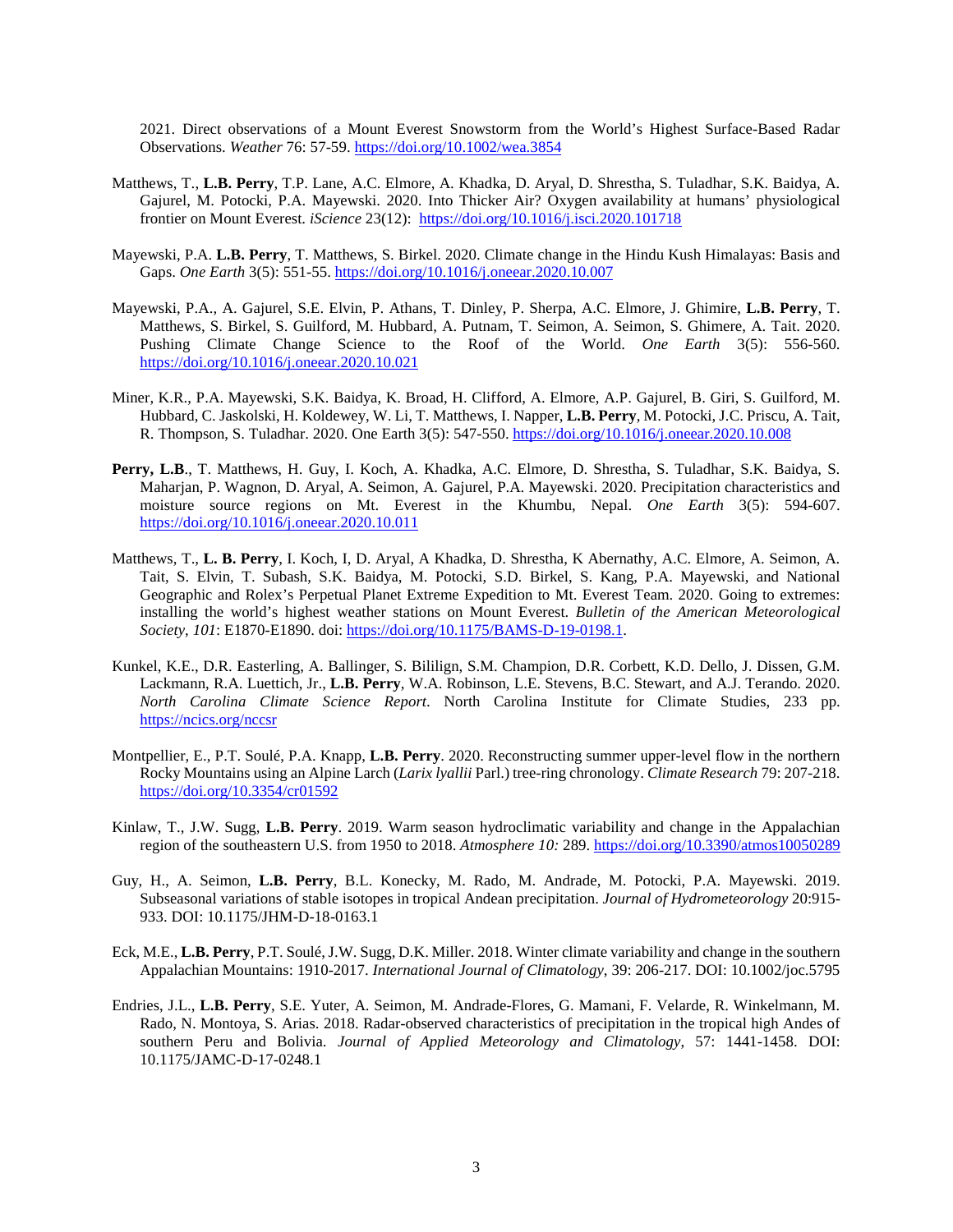- Schauwecker, S., M. Rohrer, C. Huggel, J. Endries, N. Montoya, R. Neukom, **L.B. Perry**, N. Salzmann, M. Schwarb, W. Suarez. 2017. The freezing level in the tropical Andes, Peru: an indicator for present and future glacier extents. *Journal of Geophysical Research Atmospheres 122: 5172-5189*. doi:10.1002/2016JD025943.
- **Perry, L.B**., A. Seimon, M. Andrade-Flores, J.L. Endries, S.E. Yuter, F. Velarde, S. Arias, M. Bonshoms, E.J. Burton, R. Winkelmann, C.M. Cooper, G. Mamani, M. Rado, N. Montoya, N. Quispe. 2017. Characteristics of precipitating storms in glacierized tropical Andean cordilleras of Peru and Bolivia. *Annals of the American Association of Geographers*, 107: 309–322[. http://dx.doi.org/10.1080/24694452.2016.1260439](http://dx.doi.org/10.1080/24694452.2016.1260439)
- Kronenberg, M., S. Schauwecker, C. Huggel, N. Salzmann, F. Drenkhan, H. Frey, C. Giráldez, W. Gurgiser, G. Kaser, I. Juen, W. Suarez, J.G. Hernández, J.F. Sanmartín, E. Ayros, **L.B. Perry**, M. Rohrer. 2016. The projected precipitation reduction over the Central Andes may severely affect Peruvian glaciers and hydropower production. *Energy Procedia* 97: 270-277. <http://dx.doi.org/10.1016/j.egypro.2016.10.072>
- Sugg, J.W., C.M. Fuhrmann, **L.B. Perry**, D.K. Hall, C.E. Konrad. 2016. Sub-regional snow cover distribution across the southern Appalachian Mountains. *Physical Geography* **DOI:** 10.1080/02723646.2016.1162020
- Keighton, S., D.K. Miller, D.G. Hotz, P.D. Moore, **L.B. Perry**, L.G. Lee, D.T. Martin. 2016. Northwest flow aspects of Superstorm Sandy in the Central and Southern Appalachian Mountains. *Weather & Forecasting* 31: 173-195. doi: http://dx.doi.org/10.1175/WAF-D-15-0069.1
- Martin, D.T., **L.B. Perry**, P.T. Soulé, D.K. Miller. 2015. Snowfall event characteristics from a high-elevation site in the southern Appalachian Mountains. *Climate Research* 63: 171-190. doi: 10.3354/cr01291
- Sugg, J.W., **L.B. Perry**, D.K. Hall, G. Riggs, C.A. Badurek. 2014. Satellite perspectives on the spatial extent of new snowfall in the southern Appalachian Mountains. *Hydrological Processes* 28: 4602-4613. DOI: 10.1002/hyp.10196.
- **Perry, L.B.**, A. Seimon, G.M. Kelly. 2014. Precipitation delivery in the tropical high Andes of southern Peru: New findings and paleoclimatic implications. *International Journal of Climatology* 34: 197-215. DOI: 10.1002/joc.3679.
- Kelly, G.M., B.F. Taubman, **L.B. Perry**, P.T. Soulé, J.P. Sherman, P. Sheridan. 2012. Relationships between aerosols and precipitation in the southern Appalachian Mountains. *International Journal of Climatology*, 33: 3016-3028. DOI: 10.1002/joc.3632.
- Kelly, G.M., **L.B. Perry**, B.F. Taubman, P.T. Soulé. 2012. Synoptic classification of 2009-10 precipitation events in the southern Appalachian Mountains, USA. *Climate Research* 55: 1-15. DOI: 10.3354/cr01116.
- **Perry, L.B.**, C.E. Konrad, D.G. Hotz, L.G. Lee. 2010. Synoptic classification of snowfall events in the Great Smoky Mountains, USA. *Physical Geography* 31: 156-171.
- Konrad, C.E., **L.B. Perry**. 2009. Relationships between tropical cyclones and heavy rainfall in the Carolina region of the United States. *International Journal of Climatology* 30: 522-534.
- Keighton, S., L. Lee, B. Holloway, D. Hotz, S. Zubrick, J. Hovis, G. Votaw, **L.B. Perry**, G. Lackmann, S. Yuter, C. Konrad, D. Miller, B. Etherton. 2009. A collaborative approach to better understanding northwest flow snowfall in the Southern Appalachians. *Bulletin of the American Meteorological Society* 90: 979-991.
- **Perry, L.B.**, C.E. Konrad, T.W. Schmidlin. 2007. Antecedent upstream air trajectories associated with northwest flow snowfall in the Southern Appalachians, USA. *Weather and Forecasting* 22: 334-352.
- **Perry, L.B.**, C. E. Konrad. 2006. Relationships between NW flow snowfall and topography in the Southern Appalachians, USA. *Climate Research* 32: 35-47.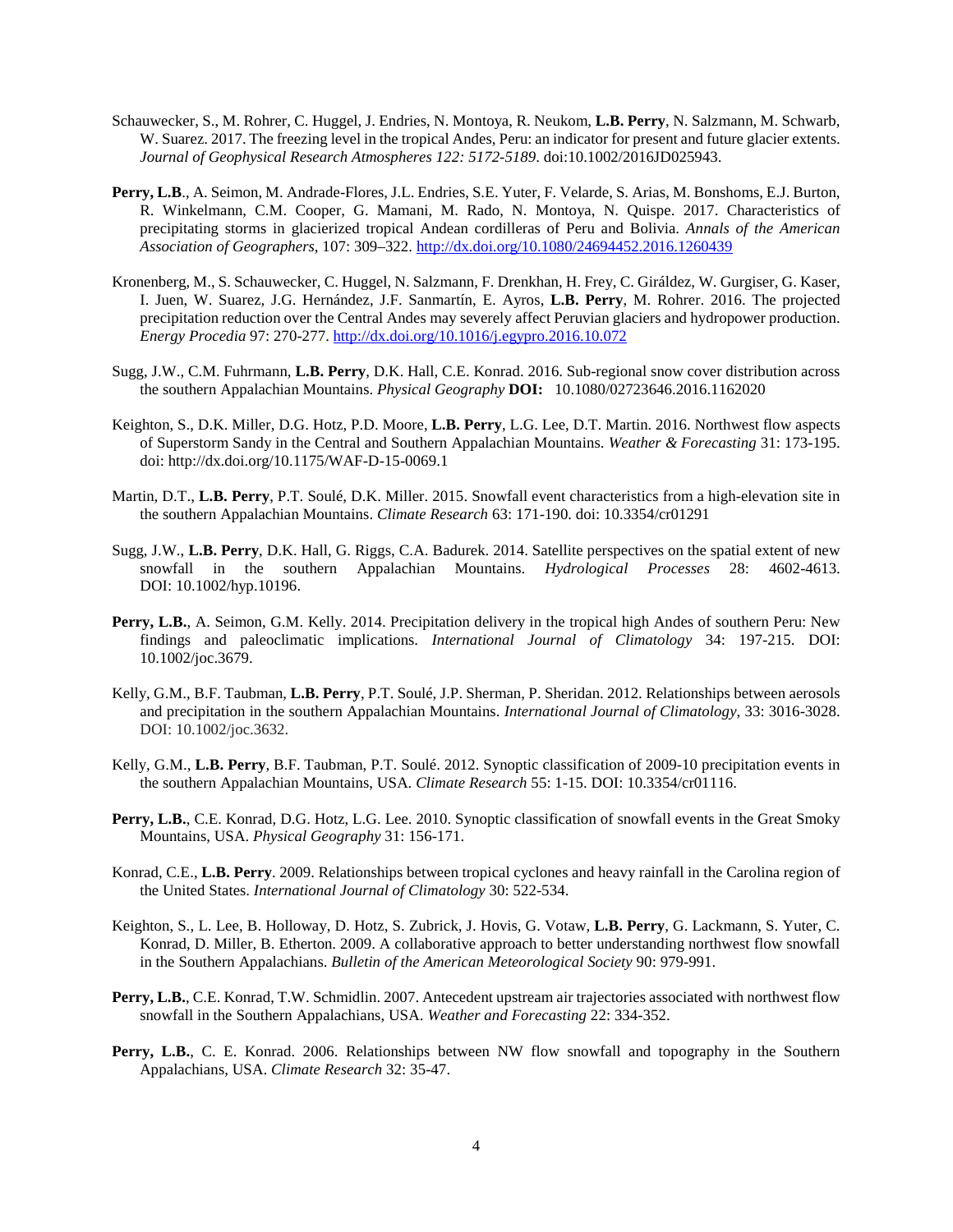- Weldon, A.A., **L.B. Perry**. 2003. Geographic and Literary Perspectives on Pre- and Post-Revolutionary Bolivia: *La Flor de "La Candelaria". BRICHA Review* 1/2: 131-139.
- **Perry, L.B.**, W. Gesler. 2000. Physical access to primary health care in Andean Bolivia. *Social Science & Medicine* 50: 1177-1188.

# Conference Proceedings

- Guy, H., A. Seimon, **L.B. Perry**, M. Rado, R. Winkelmann, M. Andrade-Flores. 2017. Storm-scale variations of water isotopes in the tropical Andes and implications for improving ice core paleoclimate reconstructions. *Proceedings of the International Conference on Climate Change and Its Impacts*, p. 372-375. Electronic publication accessible a[t http://www.sgp.org.pe/iccci](http://www.sgp.org.pe/iccci)
- Eck, M.A., **L.B. Perry**. 2017. Snowfall variability and change in the southern Appalachian Mountains, 1910-2017. *Proceedings of the 74th Eastern Snow Conference*.
- Burton, E.J., **L.B. Perry**, M. Bonshoms, A. Seimon, N. Quispe, G. Mamani. 2015. Vertical structure, melting layer heights, and antecedent upstream air trajectories associated with precipitation events during the 2014-15 wet season in the central Andes of Peru. *Proceedings of the 72nd Eastern Snow Conference*, 181-190.
- Poremba, R., **L.B. Perry**, A. Seimon, D.T. Martin, A. Tupayachi. 2015. Meteorological characteristics of heavy snowfall in the Cordillera Vilcanota, Peru. *Proceedings of the 72nd Eastern Snow Conference,* 167-180.
- Sugg, J.W., C.M. Fuhrmann, **L.B. Perry**, D.K. Hall, C.E. Konrad. 2014. Sub-regional snow cover distribution across the southern Appalachian Mountains. *Proceedings of the 71st Eastern Snow Conference*, 130-143.
- **Perry, L.B**., S.J. Keighton, L.G. Lee, D.K. Miller, S.E. Yuter, C.E. Konrad, M.T. Bryant. 2013. Synoptic influences on snowfall event characteristics in the southern Appalachian Mountains*. Proceedings of the 70th Eastern Snow Conference,* 141-157.
- Sugg, J.W., **L.B. Perry**, D.K. Hall. 2013. Satellite perspectives on the spatial patterns of new snowfall in the southern Appalachian Mountains. *Proceedings of the 70th Eastern Snow Conference*, 23-37.
- Martin, D.A., **L.B. Perry**. 2013. Snowfall event characteristics from a high elevation site in the southern Appalachian Mountains. *Proceedings of the 70th Eastern Snow Conference*, 127-139.
- Sugg, J.W., **L.B. Perry**, D.K. Hall. 2012. Satellite and surface perspectives of snow extent in the Southern Appalachian Mountains. *Proceedings of the 69th Eastern Snow Conference*: 21-38.
- Hall, D.K., C.M. Fuhrmann, **L.B. Perry**, G.A. Riggs, D.A. Robinson, J.L. Foster. 2010. A comparison of satellitederived snow maps with a focus on ephemeral snow in North Carolina. *Proceedings of the 67th Eastern Snow Conference:* 171-182*.*
- Fuhrmann, C.M., D.K. Hall, **L.B. Perry**, G.A. Riggs. 2010. Spatial patterns of snow cover in North Carolina: surface and satellite perspectives. *Proceedings of the 67th Eastern Snow Conference:* 183-195*.*
- Yuter, S.E., D.A. Stark, M.T. Bryant, B.A. Colle, **L.B. Perry**, J. Blaes, J. Wolfe, G. Peters. 2008. Forecasting and characterization of mixed precipitation events using the MicroRainRadar. *Proceedings of the Fifth European Conference on Radar Meteorology and Hydrology.*
- **Perry, L.B.**, D.K. Miller, S.E. Yuter, L.G. Lee, S.J. Keighton. 2008. Atmospheric influences on new snowfall density in the southern Appalachian Mountains, USA. *Proceedings of the 65th Eastern Snow Conference*: 123-133.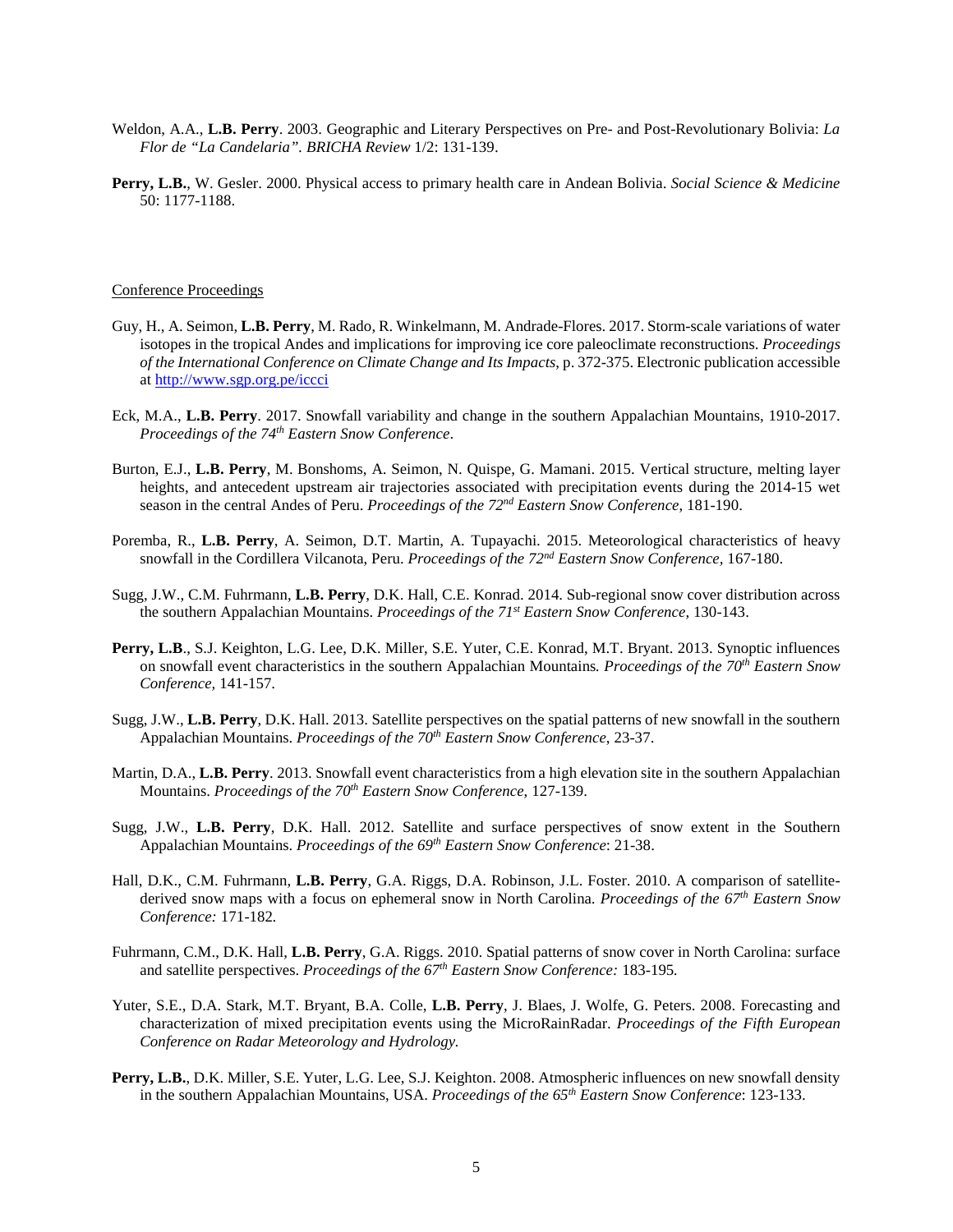- Perry, L.B., C.E. Konrad, D. Hotz, L.G. Lee. 2007. Synoptic classification of snowfall events in the Great Smoky Mountains, USA. *Proceedings of the 64th Eastern Snow Conference*: 207-215.
- **Perry, L.B.**, C.E. Konrad. 2006. Synoptic patterns associated with the record snowfall of 1960 in the Southern Appalachians. *Proceedings of the 63rd Eastern Snow Conference*: 55-64.
- **Perry, L.B.**, C.E. Konrad. 2005. The influence of the Great Lakes on snowfall patterns in the Southern Appalachians. *Proceedings of the 62nd Eastern Snow Conference*: 279-289.
- **Perry, L.B.,** C.E. Konrad. 2004. Northwest flow snowfall in the Southern Appalachians: spatial and synoptic patterns. *Proceedings of the 61st Eastern Snow Conference*: 179-189.

### **Other Publications**

- **Perry, L.B.** 2015. Local former Duke player pays tribute to Coach K. *Asheville Citizen-Times*, January 24, 2015: <http://www.citizen-times.com/story/sports/2015/01/24/local-former-duke-player-pays-tribute-coach/22271865/>
- **Perry, L.B.**, M.W. Mayfield, K. Schroeder, F. Bahnson. 2004. Mountain geography, GIS, and globalization in Andean Bolivia. In *Teaching & Learning at Appalachian* 7: 2-3. Boone, NC: Faculty and Academic Development, Appalachian State University.
- **Perry, L.B**. 2002. Weather and climate in North Carolina. In *North Carolina: People and Environments*, eds. O. Gade, J.E. Young, A.B. Rex, with L.B. Perry. Boone, NC: Parkway Publishers, Inc.
- **Perry, L.B**. 2001. School of the Americas. In *Z Magazine*, January 2001.
- **Perry, L.B.**, N.G. Lineback. 2000. Healthy and Wealthy? In *Geography in the News*, ed. N.G. Lineback, # 539 (September 29, 2000).
- **Perry, L.B.**, N.G. Lineback. 1997. The deadly Ebola virus! In *Geography in the News*, ed. Neal G. Lineback, # 405 (May 13, 1997). Boone, NC: Appalachian State University.
- **Perry, L.B.**, N.G. Lineback. 1997. The problem with free food. In *Geography in the News*, ed. Neal G. Lineback, # 397 (March 14, 1997). Boone, NC: Appalachian State University.

#### **GRANTS AND CONTRACTS**

#### **Extramural**

- **Perry, L.B.,** T. Matthews. 2021. *Ongoing Maintenance of the Automatic Weather Stations in the Khumbu Region, Nepal*. National Geographic Society: 15 April 2021 to 30 June 2023. **\$550,000.**
- **Perry, L.B.**, T. Matthews, H. Guy, M. Rado, L. Ticona. 2021. *Glacier-Climate Interactions on Nevado Ausangate, Peru*. National Geographic Society: 15 February 2021 to 31 December 2022. **\$15,000.**
- **Perry, L.B.** 2020. *Tupungato Weather Station Installation*. National Geographic Society: 15 December 2020 to 3 September 2021. **\$31,734**.
- **Perry, L.B.** 2018. *Everest: Life at the Extremes*. National Geographic Society: 1 November 2018 to 30 June 2019. **\$33,752.**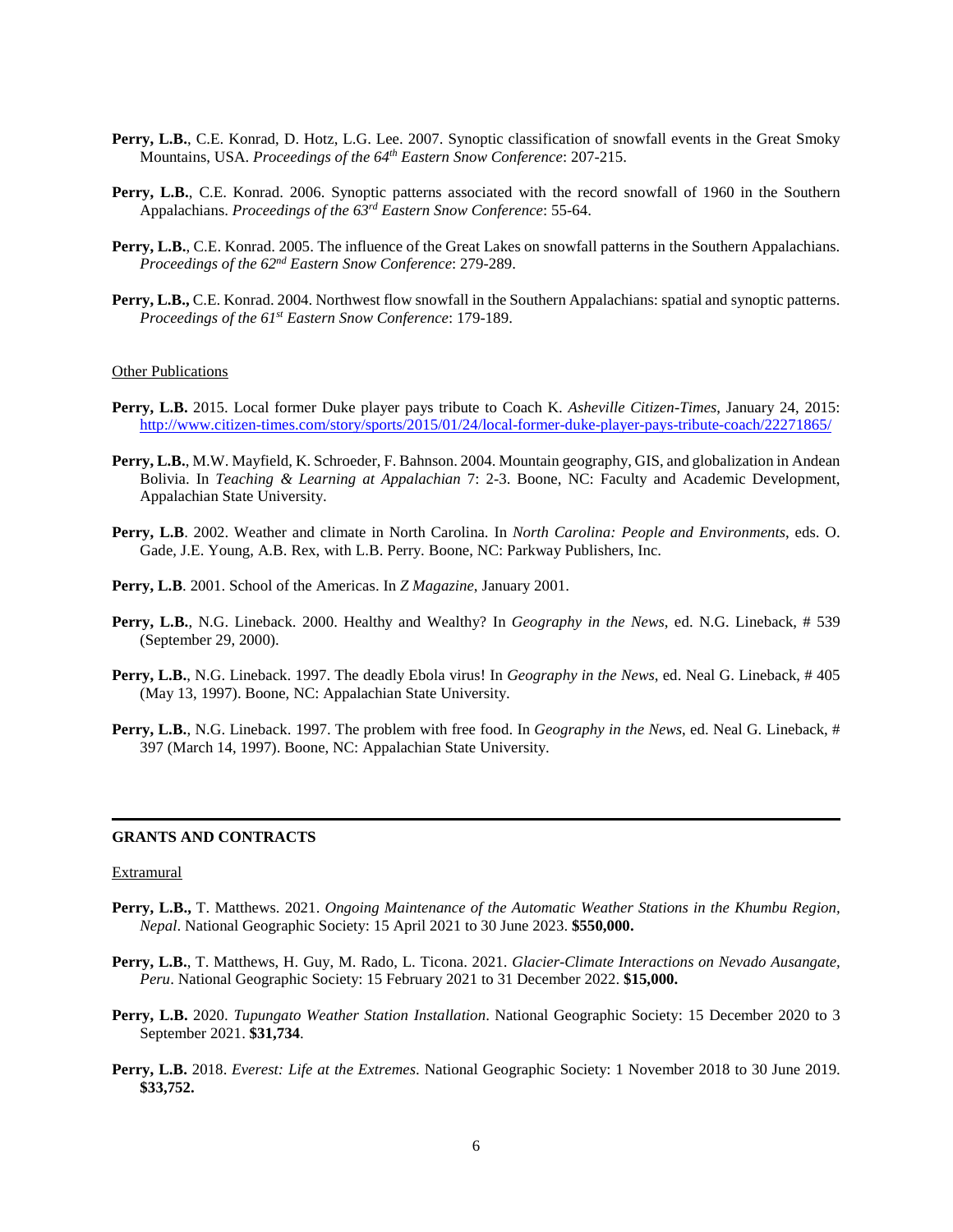- Seimon, A, **L.B. Perry**. 2015. *Collaborative Research: Ultra-High-Resolution Investigation of High Andean Snow and Ice Chemistry to Improve Paleoclimatic Reconstruction and Enhance Climate Prediction*. National Science Foundation, Paleo Perspectives on Climate Change (P2C2): 1 June 2016 to 31 May 2020*.* **\$348,814**
- **Perry, L.B.** 2013. *CAREER: Multiscale Investigations of Tropical Andean Precipitation*. National Science Foundation; Physical and Dynamic Meteorology (PDM), Climate and Large Scale Dynamics (CLD), Geography and Spatial Science (GSS): 1 May 2014 to 30 April 2020. **\$494,296.**
- Sugg, J.W., **L.B. Perry**. 2013. Cordillera Vilcanota Research Expedition. Association of American Geographers (AAG), Marcus Fund in Physical Geography: 1 July 2013 to 31 August 2013. **\$2,000.**
- Seimon, A., T. Seimon, **L.B. Perry**. 2012. *Detecting Climate Change and Its Impacts in the Tropical High Andes*. JBF Foundation: 1 March 2012 to 31 August 2013. **\$15,000.**
- Taubman, B.F., **L.B. Perry**, J.P. Sherman. 2010. *Climate Action Network through Direct Observations and Outreach (CAN-DOO): Promoting Climate Science Awareness through Public Outreach, STEM Education, and Citizen Science*. National Aeronautics and Space Administration SMD Education and Public Outreach, 1 January 2010 to 31 December 2012, **\$499,970.**
- Emanuel, R.E., H.S. Neufeld, **L.B. Perry**, J.P. Sherman, B.F. Taubman. 2009. *RUI: Acquisition of a Mobile Tower System for Interdisciplinary Atmospheric Research*. National Science Foundation, Earth Sciences Instrumentation and Facilities: 1 June 2011 to 30 August 2013. **\$191,397.**
- Miller, D.K., **L.B. Perry**, S.E. Yuter. 2009. *Improving Snowfall Forecasts in Western North Carolina*. Renaissance Computing Initiative of North Carolina (RENCI), 1 January 2009 to 30 April 2009, **\$10,000**.
- **Perry, L.B.**, D.K. Miller, S.E. Yuter. 2007. *Improving Snowfall Forecasts in Western North Carolina.* University of North Carolina General Administration Research Competitiveness Fund, 7 December 2007 to 30 June 2008, **\$84,740**.
- **Perry, L.B.**, A.G. Klein. 2000. *Glacier Monitoring and Mapping in the Ancohuma Massif, Cordillera Real, Bolivia*. American Alpine Club, Field Research Grant, 1 July 2000 to 15 August 2000, **\$300.**

#### Intramural

- **Perry, L.B**. 2020. *Precipitation-Climate-Glacier Interactions in the Hindu Kush-Karakoram-Hiimalaya Region.* Graduate Research Associate Mentoring (GRAM) Award, 15 August 2020 to 15 May 2022, **\$24,000**.
- **Perry, L.B.** 2019. *Observations of Snow Particle Characteristics during Snow Events in the Southern Appalachian Mountains*. Office of Student Research Undergraduate Research Assistantship, 1 January 2019 to 15 May 2019, **\$1,000**.
- **Perry, L.B**. 2013. *Multiscale Investigations of Tropical Andean Precipitation*. University Research Council. 1 July 2014 to 30 June 2015. **\$4,980***.*
- Soulé, P.T., **L.B. Perry**. 2012. *Shared Learning Outcomes Development Grants for Faculty Teams: Global Climate Change*. General Education Program: 1 June to 30 July 2012. **\$250**.
- **Perry, L.B.** 2012. *Dr. Stephen Bezruchka: Health Disparities in the U.S., Global Health Inequalities, Importance of Early Life, and Altitude Illness*. External Scholars Grant. February 2012. **\$500**
- **Perry, L.B.** 2010. *El Niño-Southern Oscillation (ENSO) Influences on Snowfall Processes and Patterns in the Southern Appalachian Mountains*. Office of Student Research Undergraduate Research Assistantship. 1 January to 15 May 2010. **\$1,000**.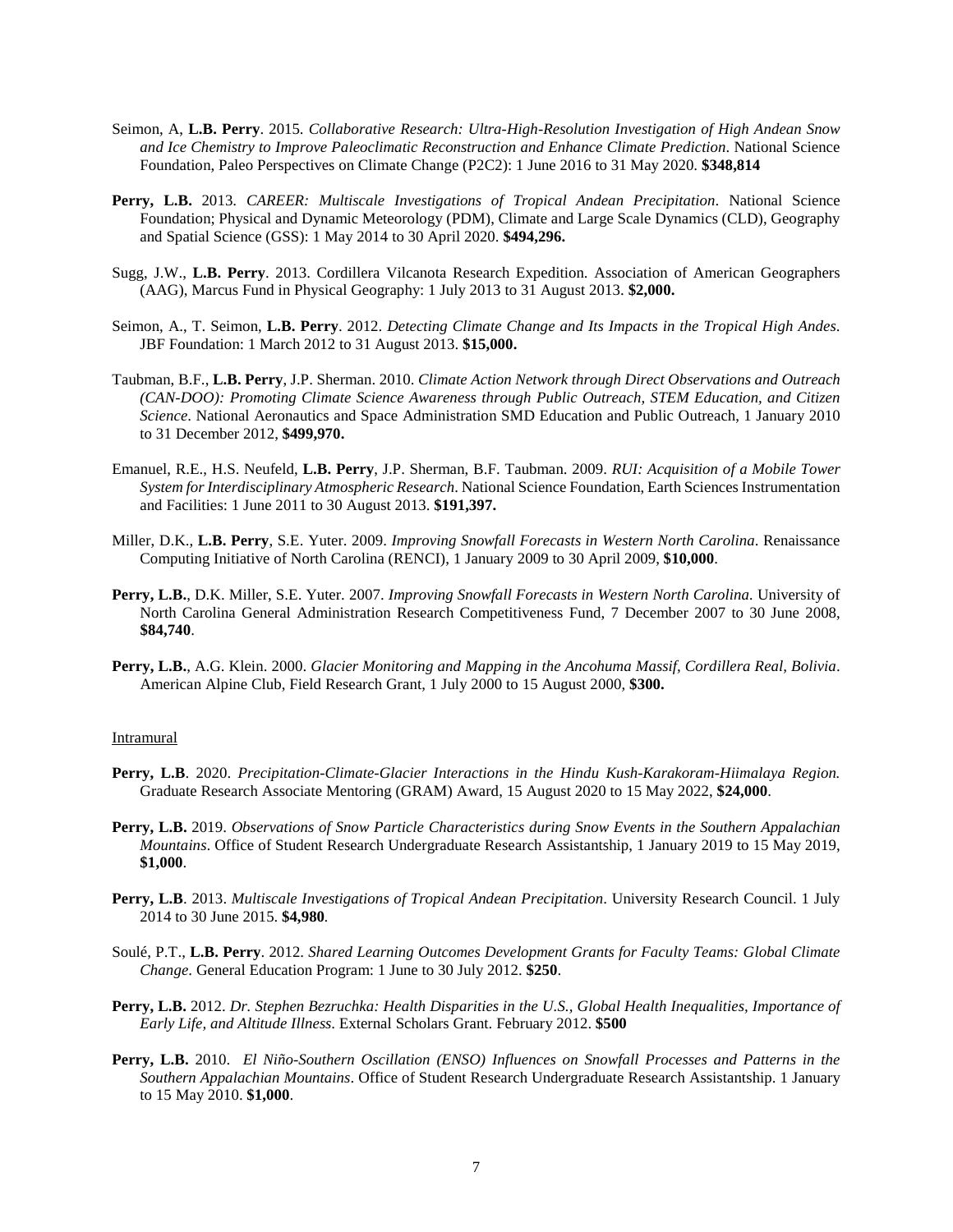- Utter, A.C.**, L.B. Perry.** 2009. *Dr. Henry Perry: From Boone to Bolivia to Bangladesh and Beyond*. External Scholars Grant. April 2009. **\$300**
- **Perry, L.B.**, B.F. Taubman. 2009. *Appalachian Atmospheric Interdisciplinary Research (AppalAIR): Precipitation, Aerosols, and Climate*. Graduate Research Associate Mentoring (GRAM) Award, 15 August 2009 to 15 May 2011, **\$20,000**.
- **Perry, L.B.** 2009. *Climatological and Ecological Investigations in the Cordillera Vilcanota, Peru*. Board of Trustees Faculty International Research Travel Grant, 1-30 August 2009, **\$3,000**.
- **Perry, L.B.** 2008. *Synoptic Climatology, Vertical Structure, and Spatial Patterns of Snowfall Events in the Southern Appalachian Mountains*. Office of Student Research Undergraduate Research Assistantship, 1 September 2008 to 30 April 2009, **\$2,000**.
- Soulé, P.T., **L.B. Perry**, G.L. Katz. 2008. *Global Environmental Change*. Summer Grants for General Education Development, 15 May to 15 August 2008, **\$2,000**.
- **Perry, L.B.** 2008. *Dr. Andrew Klein: Tracking Cryospheric Change with Remote Sensing and GIS*. External Scholars Grant. March 2008. **\$750**
- **Perry, L.B.** 2008. *Snowfall Patterns and Processes in the Southern Appalachians*. University Research Council, Appalachian State University, 15 December 2007 to 30 June 2008, **\$3,218**.

#### **PROFESSIONAL PRESENTATIONS**

#### Oral Presentations

- **Perry, L.B.**, T. Matthews, H. Guy, A. Khadka, I. Koch, J. Maurer, A. Elmore, D. Shrestha, D. Aryal, P.A. Mayewski. 2020. *Where Does the World's Highest Glacier Get Its Moisture?* Annual Meeting of the American Geophysical Union, Virtual (Everywhere).
- **Perry, L.B**., T. Matthews, A. Elmore, K. Abernathy, D. Aryal, D. Shrestha, A. Khadka, and National Geographic and Rolex's Perpetual Planet Extreme Expedition to Mt. Everest Team. 2020. *Elevating Meteorological Understanding on Everest: Installing the Highest Weather Stations on Earth*. Annual Meeting of the American Meteorological Society, Boston, MA.
- Matthews T, **Perry L.B**, Aryal D, Shrestha D, Khadka A, National Geographic and Rolex's Perpetual Planet Extreme Expedition to Mount Everest Team. 2019. *New Heights in Glacier-Climate Research: Initial Insights from the Highest Weather Stations on Earth*. Annual Meeting of the American Geophysical Union, San Francisco, CA.
- Khadka, A. **L.B. Perry**, T. Matthews, D. Aryal, D. Shrestha. 2019. *Meteorological Analysis of High Altitude Weather Station Data from Everest Region*. Annual Meeting of the American Geophysical Union, San Francisco, CA.
- Ita Vargas, T. **L.B. Perry**, J.A. Jonaitis, H. Guy. 2019. *Synoptic Patterns Associated with Wet Season Onset in the Tropical High Andes of Peru and Bolivia*. Annual Meeting of the American Association of Geographers, Washington, D.C.
- Jonaitis, J.A., **L.B. Perry**, A. Seimon, C.S. Thaxton, M.F. Andrade-Flores, M. Rado, T. Ita Vargas. 2018. *Spatiotemporal Differences of ENSO-Precipitation Relationships in the Tropical Andes of Southern Peru and Bolivia*. Annual Meeting of the Southeastern Division of the American Association of Geographers, Johnson City, TN.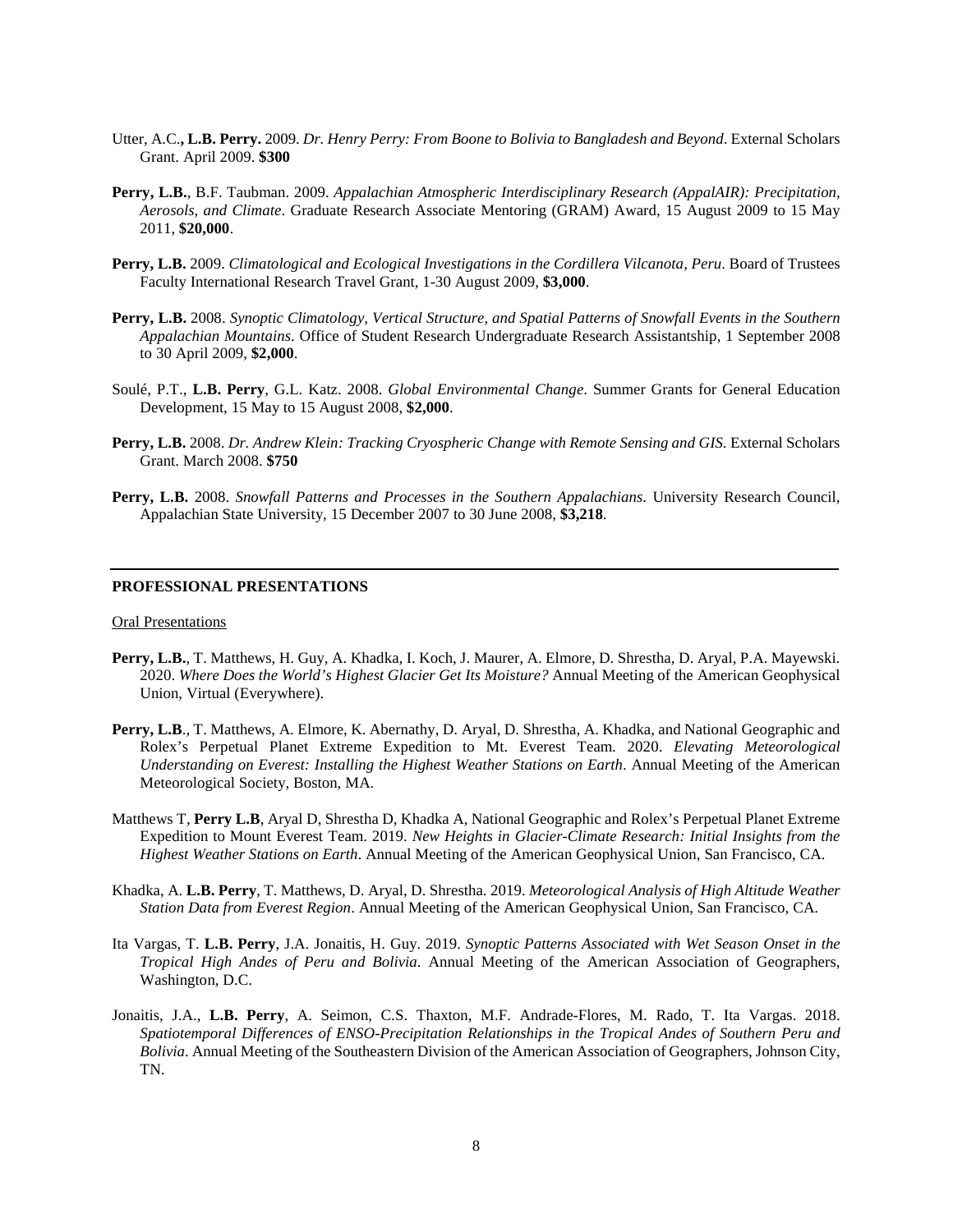- Eck, M.A., **L.B. Perry**. 2018. *Understanding Winter Temperature and Snowfall in the Anomalous Southern Appalachian Mountains: A 2017-18 Winter Review*. 75th Eastern Snow Conference, College Park, MD.
- **Perry, L.B**., and co-authors. 2018. *Precipitation Variability and ENSO Relationships in the Tropical High Andes of Southern Peru and Bolivia*. Annual Meeting of the American Association of Geographers, New Orleans, LA.
- Cooper, C.M., **L.B. Perry**. 2018. *Reflecting on Broader Impacts: Studying Abroad in the Tropical Andes.* Annual Meeting on the American Association of Geographers, New Orleans, LA.
- Seimon, A., H. Guy, **L.B. Perry**, J. Endries, E. Burton, S. Arias, N. Quispe, N. Montoya, M. Rado, M. Andrade, R. Winkelann, M. Peñaloza. 2018. *Storm-scale Variations of Water Isotopes in the Tropical High Andes*. Annual Meeting of the American Meteorological Society, Austin, Texas.
- Guy, H., A. Seimon, **L.B. Perry**, M. Rado, R. Winkelmann, M. Andrade. 2017. *Storm-scale Variations of Water Isotopes in the Tropical Andes and Implications for Improving Ice Core Paleoclimate Reconstructions*. International Congress on Climate Change and Its Impacts, Huaraz, Peru.
- **Perry, L.B**., M. Rado, A. Seimon, J. Endries, E.J. Burton, S.E. Yuter, R. Winkelmann, M. Andrade, N. Montoya, S. Arias. 2017. *Precipitation Characteristics in Tropical Andean Glacierized Cordilleras of Peru and Bolivia: 2014- 17*. International Congress on Climate Change and Its Impacts, Huaraz, Peru.
- Eck, M., **L.B. Perry**. 2017. *Winter Climate Variability and Trends in the Southern Appalachian Mountains, 1895- 2017*. 74th Annual Eastern Snow Conference, Ottawa, Canada.
- **Perry, L.B**., A. Seimon, M. Andrade, J.L. Endries, S.E. Yuter, F. Velarde, S. Arias, M. Bonshoms, E.J. Burton, R. Winkelmann, C.M. Cooper, G. Mamani, M. Rado, N. Montoya, N. Quispe. 2016. *Precipitation Characteristics in Glacierized Tropical Andean Cordilleras of Peru and Bolivia*. Annual Meeting of the Southeastern Division of the American Association of Geographers, Columbia, SC.
- Burton, E.J., **L.B. Perry**, A. Seimon, J.L. Endries, S. Arias, M. Rado, N. Montoya, J.H. Thaggard. 2016. *Synoptic Patterns Associated with Heavy Snowfall Events on the Quelccaya Icecap of Peru.* Annual Meeting of the Southeastern Division of the American Association of Geographers, Columbia, SC.
- Endries, J.L., **L.B. Perry**, S.E. Yuter, A. Seimon, M. Andrade-Flores, G. Mamani, M. Bonshoms, F. Velarde, R. Winkelmann, M. Rado, N. Montoya, S. Arias. *Looking Vertically: Vertical Structure and Character of Precipitation in the Tropical High Andes of Bolivia and Southern Peru*. Annual Meeting of the Southeastern Division of the American Association of Geographers, Columbia, SC.
- Montpellier, E.E., **L.B. Perry**, I. Moreno, M. Andrade-Flores, J.L. Endries, A. Seimon, F. Velarde, M. Rohrer, C. Huggel. 2016. *ENSO-Precipitation Relationships in the Central Andes*. Annual Meeting of the Southeastern Division of the American Association of Geographers, Columbia, SC.
- **Perry, L.B.**, J.L. Endries, M. Andrade, F. Velarde, R. Winkelmann, E.J. Burton, A. Seimon. 2016. *Spatiotemporal Patterns, Atmospheric Circulation, and Vertical Structure of Precipitation in the Cordillera Real of Bolivia*. Annual Meeting of the Association of American Geographers, San Francisco, CA.
- **Perry, L.B**., A. Seimon, A. Tupayachi, R.J. Poremba, G. Mamani, E.J. Burton, M. Rado, N. Montoya, C. Rodda, P. Mayewski. 2015. *Caracteristicas de los eventos de nieve en la Cordillera Vilcanota e implicaciones paleoclimatológicas*. Seminario de Glaciología y Cambio Climático. Cusco, Perú.
- Cooper, C.M., **L.B. Perry**, A. Seimon. 2014. *An Integrated Approach to Andean Precipitation Research through Citizen Science and Study Abroad Initiatives in the Tropical Andes*. Southeastern Division of the Association of American Geographers Annual Meeting, Athens, GA.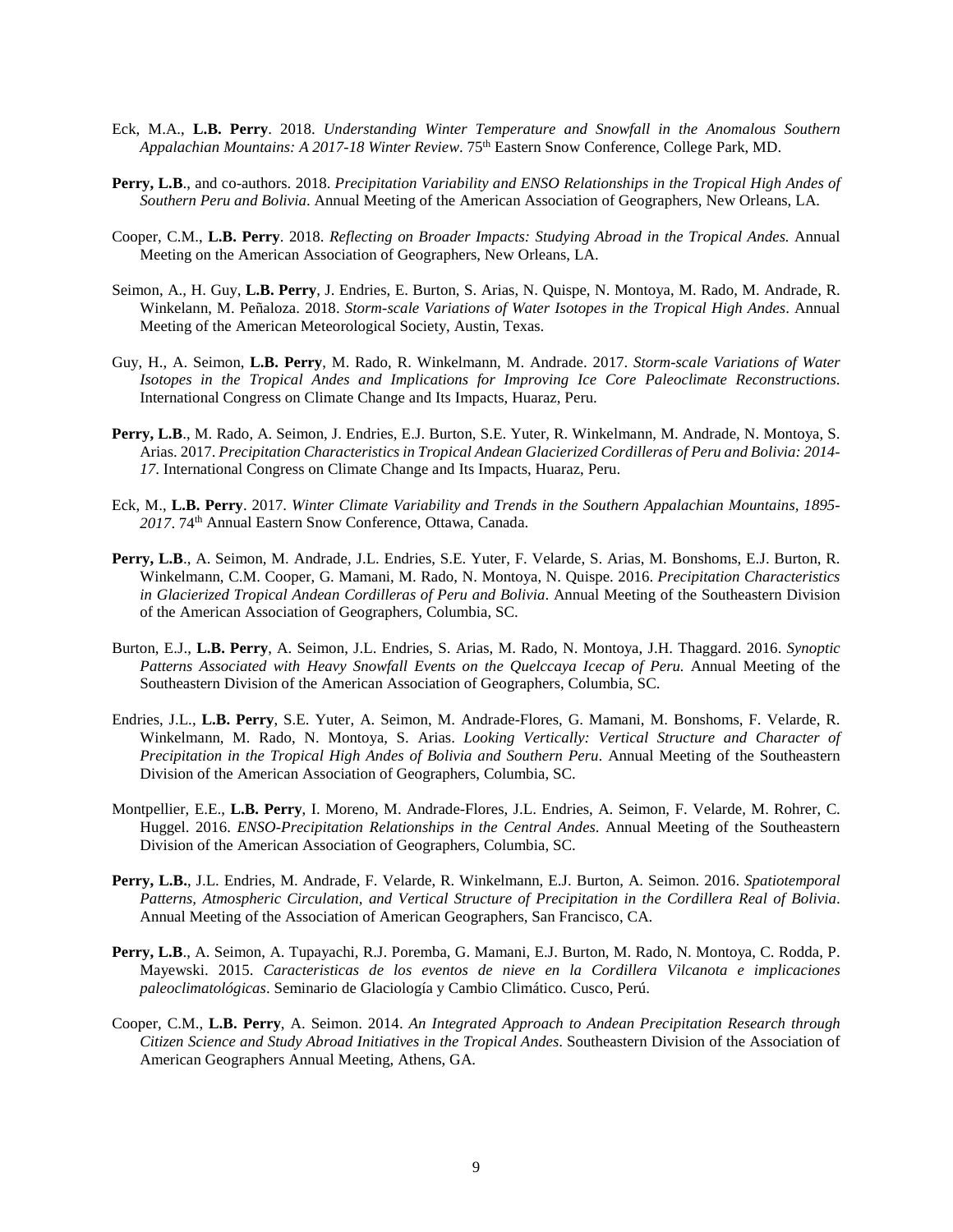- Seimon, A., **L.B. Perry**. 2014. *Modes of Tropical Andean Precipitation Seasonality Encoded in Ice Core Isotope Profiles*. LOTRED-SA Third Symposium, Climate Change and Human Impact in Central and South America over the Last 2000 Years: Observations and Models. Medellín, Colombia.
- **Perry, L.B**., R.J. Poremba, A. Seimon, D.T. Martin, G.M. Kelly, A. Tupayachi. 2014. *Snowfall Event Characteristics in the Cordillera Vilcanota, Peru*. 71st Eastern Snow Conference, Boone, NC.
- Seimon, A., **L.B. Perry**. 2014. *New Methods to Decipher Climatological Signals Preserved in Low-Latitude Ice Cores*. 71st Eastern Snow Conference, Boone, NC.
- Miller, D.K., **L.B. Perry**, J.A. Welker. 2014. *The Impact of Latent Heat Fluxes over Soil Surfaces on Snowfall Accumulation for Northwest Flow Snow in the Southern Appalachians*. 71st Eastern Snow Conference, Boone, NC.
- Keighton, S.J., L.G. Lee, D.G. Hotz, **L.B. Perry**, D.K. Miller. 2014. *Ongoing Collaborative Study of Northwest Flow Snow (NWFS) in the Southern Appalachians*. 71st Eastern Snow Conference, Boone, NC.
- Keighton, S.J., L.G. Lee, D.G. Hotz, **L.B. Perry**, D.K. Miller. 2014. *Unique Northwest Flow Aspects of Sandy in the Southern Appalachians*. 71st Eastern Snow Conference, Boone, NC.
- Sugg, J.W., C.M. Fuhrmann, **L.B. Perry**, D.K. Hall, C.E. Konrad. 2014. *Intraregional Variation in Fractional Snow Cover across the Southern Appalachian Mountains*. 71st Eastern Snow Conference, Boone, NC.
- Hotz, D.G., **L.B. Perry**, S.J. Keighton. 2013. *Northwest Flow Aspects of Sandy – Part III: Moisture and Trajectory Analysis in the Southern Appalachians*. 38th Annual National Weather Association, Charleston, SC.
- Moore, P.D., L.G. Lee, S. Zubrick, **L.B. Perry**. 2013. *Northwest Flow Aspects of Sandy – Part IV: Radar and Satellite Observations*. 38th Annual National Weather Association, Charleston, SC.
- **Perry, L.B**., S.J. Keighton, L.G. Lee, D.K. Miller, S.E. Yuter, C.E. Konrad, M.T. Bryant. 2013. *Synoptic influences on snowfall event characteristics in the southern Appalachian Mountains.*  $70<sup>th</sup>$  Eastern Snow Conference, Huntsville, ON, Canada.
- Sugg, J.W., **L.B. Perry**, D.K. Hall. 2013. *Satellite perspectives on the spatial patterns of new snowfall in the southern Appalachian Mountains*. 70th Eastern Snow Conference, Huntsville, ON, Canada.
- Martin, D.A., **L.B. Perry**. 2013. *Snowfall event characteristics from a high elevation site in the southern Appalachian Mountains*. 70<sup>th</sup> Eastern Snow Conference, Huntsville, ON, Canada.
- Kelly, G.M., **L.B. Perry**, B.F. Taubman. 2011. *Aerosol-precipitation interactions in the southern Appalachian Mountains*. Annual Meeting of the Association of American Geographers, Seattle, WA.
- Taubman, B.F., **L.B. Perry**, J.P. Sherman, G.M. Kelly, J. Markham, C. Haden, A. LaChance, 2011. *CAN-DOO: Climate Action Network through Direct Observations and Outreach*. Annual Meeting of the Association of American Geographers, Seattle, WA.
- **Perry, L.B.**, A. Seimon, G.M. Kelly. 2010. *Precipitation patterns in the Cordillera Vilcanota, Peru*. II International Symposium: Reconstructing Climate Variations in South America and the Antarctic Peninsula over the last 2000 years, Valdivia, Chile.
- Seimon, A., **L.B. Perry**. 2010. *Cordillera Vilcanota, Peru precipitation studies: explicit simulation of oxygen stable isotope ratio profiles in seasonal snowfall*. II International Symposium: Reconstructing Climate Variations in South America and the Antarctic Peninsula over the last 2000 years, Valdivia, Chile.
- **Perry, L.B.**, D.G. Hotz, S.J. Keighton, L.G. Lee, C.E. Konrad, J.G. Dobson, D.K. Hall. 2010. *Overview of the 2009- 2010 snow season in the southern Appalachian Mountains*. 67th Eastern Snow Conference, Hancock, MA.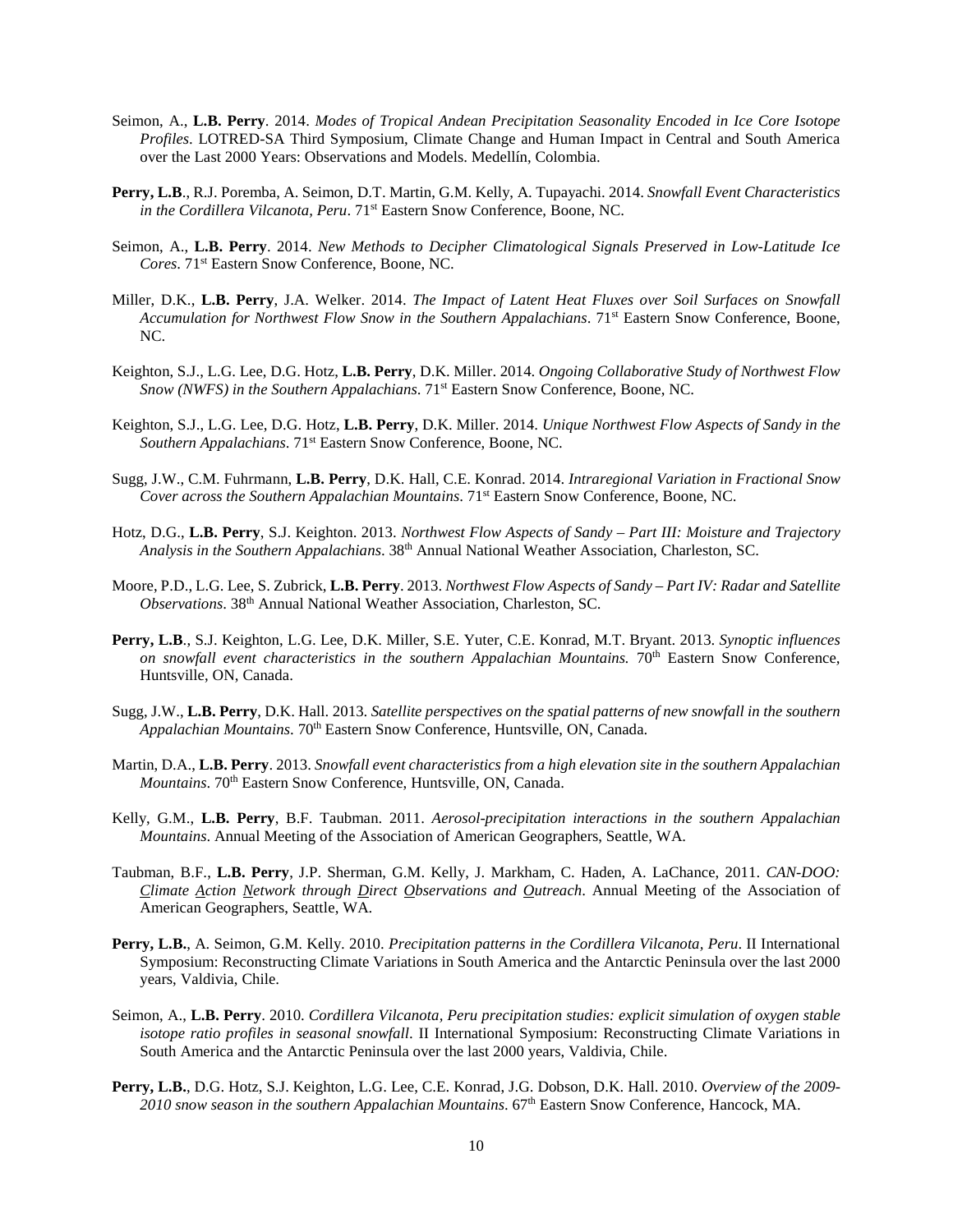- Hall, D.K., C.M. Fuhrmann, **L.B. Perry**, G.A. Riggs, D.A. Robinson, J.L. Foster. 2010. *A comparison of satellite*derived snow maps with a focus on ephemeral snow in North Carolina. 67<sup>th</sup> Eastern Snow Conference, Hancock, MA.
- Fuhrmann, C.M., D.K. Hall, **L.B. Perry**, G.A. Riggs. 2010. *Spatial patterns of snow cover in North Carolina: surface and satellite perspectives*. 67th Eastern Snow Conference, Hancock, MA.
- **Perry, L.B.**, D.K. Miller, S.E. Yuter, J. L'Heureux, G.M. Kelly. 2009. *Snowfall patterns and processes in the southern Appalachian Mountains: Preliminary results from an interdisciplinary field campaign, 2006-2009*. Southeastern Division of the Association of American Geographers Annual Meeting, Knoxville, TN.
- Yuter, S.E., D.A. Stark, M.T. Bryant, B.A. Colle, **L.B. Perry**, J. Blaes, J. Wolfe, G. Peters. 2008. *Forecasting and characterization of mixed precipitation events using the MicroRainRadar*. ERAD 2008 – The Fifth European Conference on Radar Meteorology and Hydrology, Helsinki, Finland*.*
- **Perry, L.B.**, C.E. Konrad, D.G. Hotz, L.G. Lee. 2007. *Synoptic classification of snowfall events in the Great Smoky Mountains, USA*. 64th Eastern Snow Conference (in conjunction with CGU/CMOS/AMS Congress), St. John's, NF, Canada.
- Konrad, C.E., **L.B. Perry**. 2007. *Relationships between tropical systems and heavy rainfall in the Carolina region of the United States*. American Meteorological Society Annual Meeting, San Antonio, TX.
- **Perry, L.B.**, C.E. Konrad. 2005*. Synoptic climatology of northwest flow snowfall in the Southern Appalachians*. Southeastern Division of the Association of American Geographers Annual Meeting, West Palm Beach, FL.
- Konrad, C.E., **L.B. Perry**, A. Smith. 2005*. Regional variations in the synoptic patterns associated with warm season heavy rainfall across the eastern United States*. Southeastern Division of the Association of American Geographers Annual Meeting, West Palm Beach, FL.
- **Perry, L.B.**, C.E. Konrad. 2005. *The Influence of the Great Lakes on snowfall patterns in the Southern Appalachians*. 62nd Eastern Snow Conference, Waterloo, ON, Canada.
- **Perry, L.B.**, C.E. Konrad. 2004*. Northwest flow snowfall in the Southern Appalachians: spatial and synoptic patterns*. 61st Eastern Snow Conference, Portland, ME.
- Konrad, C.E., **L.B. Perry**. 2004. *Easterly flow snowfall in the Southern Appalachians*: *spatial and synoptic patterns*. 61st Eastern Snow Conference, Portland, ME.
- **Perry, L.B.** 2003*. Rural restructuring, social capital, and health in North Carolina mountain communities*. Association of American Geographers, New Orleans, LA.
- **Perry, L.B**. 1999*. GIS as a tool in International Health initiatives*. Annual Meeting of the American Public Health Association, Chicago, IL.
- Weldon, A.A., **L.B. Perry**. *1999. Literary and geographic perspectives on post-revolutionary Bolivia*. Blue Ridge International Conference on Humanities (BRICHA), Boone, NC.
- **Perry, L.B.** 1999. *Applications of GIS, GPS, and remote sensing in social studies.* North Carolina Council of Social Studies, Greensboro, NC.
- **Perry, L.B.** 1998*. Health personnel distribution and physical access to primary health care in Andean Bolivia.* Annual Meeting of the Association of American Geographers, Boston, MA.
- Felix, L., **L.B. Perry**. 1997. *GIS mapping of the New River State Park*. Linear Parks Conference, Lake Junaluska, NC.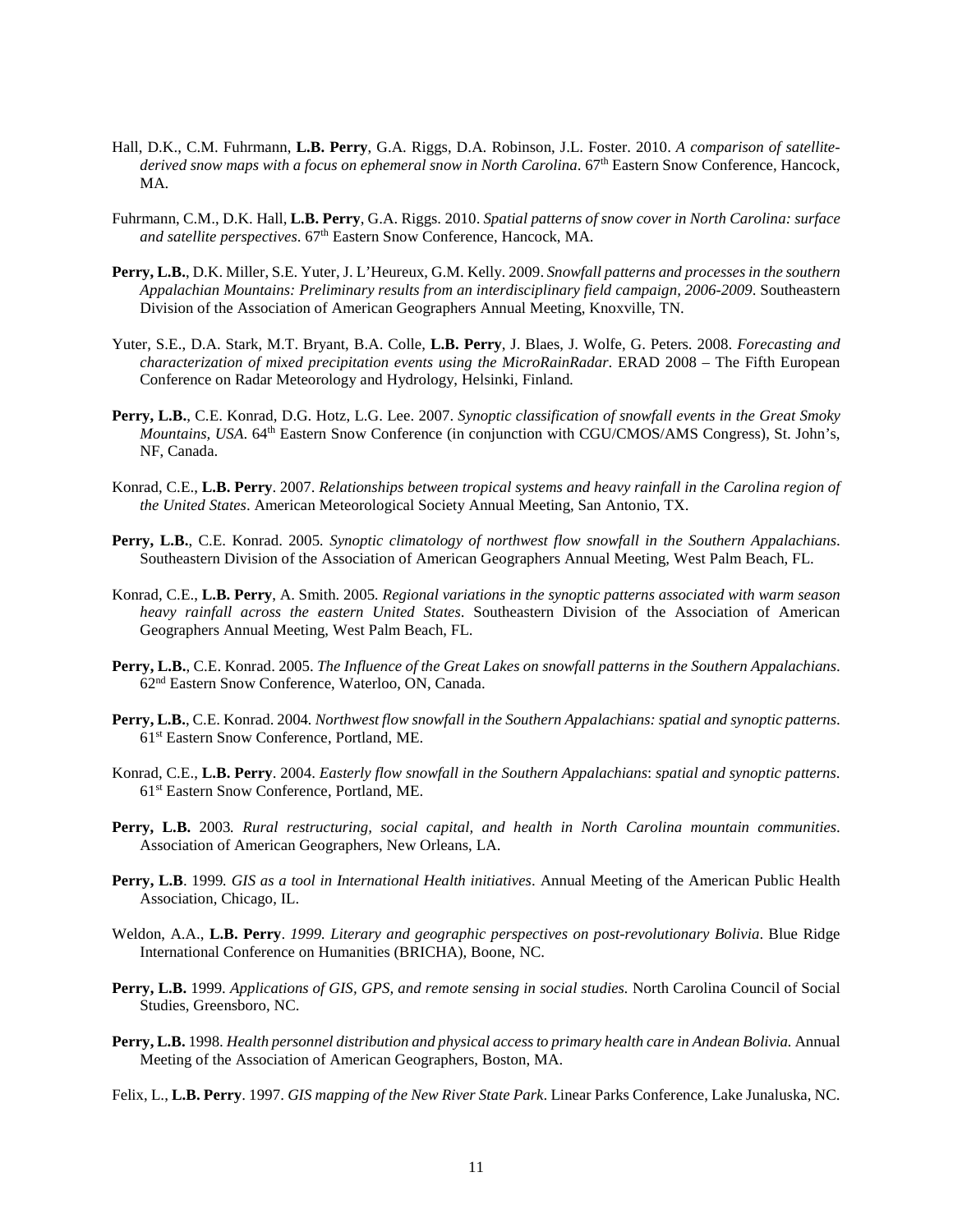**Perry, L.B.** 1997. *Un análisis de la distribución de personal de salud en el norte del departamento de La Paz, Bolivia.*  Conference of Latin Americanist Geographers, Arequipa, Peru.

### Poster Presentations

- Casassa, G., D. Gonzáles, J. Huenante Sr., F. Buglio, A. Espinoza, A. Segovia, K. Yoshikawa, G. Campos, A.C. Elmore, **L.B. Perry**, R. Zamora, M. Potocki, P.A. Mayewski. 2020. *Assessing Climate Change and Glacier Status in the High Andes of Central Chile*. Annual Meeting of the American Geophysical Union, Virtual (Everywhere).
- Clifford, H., M. Potocki, I. Koch, T.C. Sherpa, M. Handley, E. Korotkikh, D. Introne, S. Kaspari, K.R. Miner, T. Matthews, **L.B. Perry**, H. Guy, P. Wagnon, A. Gajurel, P.K. Singh, S. Elvin, A.C. Elmore, A. Tait, P.A. Mayewski. 2020. *Natural and human contributions to pre-monsoon snow and stream chemistry in the Khumbu/Mt. Everest region, Nepal*. Annual Meeting of the American Geophysical Union, Virtual (Everywhere).
- **Perry, L.B**., T. Matthews, D. Aryal, D. Shrestha, A. Khadka, and National Geographic and Rolex's Perpetual Planet Extreme Expedition to Mt. Everest Team. 2020. *Automatic Weather Stations at Extreme Elevations on Mt. Everest: Initial Observations and Applications*. Annual Meeting of the American Geophysical Union, San Francisco, CA.
- Reinhardt K**.**, Emanuel R.E., Johnson D.M., **Perry L.B**. 2018. *How cloudy is too cloudy? A test of the light-limitation hypothesis in a temperate mountain cloud forest*. Ecological Society of America Annual Meeting, New Orleans, LA.
- Guy, H., **L.B. Perry**, M.A. Eck, S. Rhodes, S.E. Yuter. *Observations of Snow Particle Characteristics during Snow Events in the Southern Appalachian Mountains*. 75th Eastern Snow Conference, College Park, MD.
- Ita Vargas, T., **L.B. Perry**, H. Guy, J. Jonaitis. 2018. *Synoptic Patterns Associated with Early and Late Onset and End of the Wet Season in the Southern Peruvian Andes*. 75th Eastern Snow Conference, College Park, MD.
- Guy, H., A. Seimon, **L.B. Perry**, M. Rado, M. Andrade. 2018. *Subseasonal Variability of Stable Water Isotopes in Tropical Andean Precipitation*. Annual Meeting of the European Geophysical Union, Vienna, Austria.
- Jonaitis, J., **L.B. Perry**, A. Seimon, M.F. Andrade, M. Rado, H. Guy, T. Ita Vargas. 2018. *Spatiotemporal Variability of Precipitation in the Tropical Andes of S. Peru and Bolivia during the 2015-16 Strong El Niño*. Annual Meeting of the American Association of Geographers, New Orleans, LA.
- Seimon, A., H. Guy, **L.B. Perry**, M. Rado. 2017. *Storm-Scale Variations of Water Isotopes in the Tropical Andes: Using Observations and Modeling to Improve Ice Core Paleoclimate Reconstruction*. Past Global Changes (PAGES) 5th Open Science Meeting, Zaragoza, Spain.
- Schauwecker, S., M. Kronenberg, M. Rohrer, C. Huggel, J. Endries, N. Montoya, R. Neukom, **L.B. Perry**, N. Salzmann, M. Schwarb, W. Suarez. 2017. *Relevance of Future Snowfall Level Height in the Peruvian Andes for Glacier Loss in the 21st Century under Different Emission Scenarios*. European Geophysical Union General Assembly, Vienna, Austria.
- Endries, J.L., **L.B. Perry**, S.E. Yuter, A. Seimon, M. Andrade-Flores, G. Mamani, M. Bonshoms, F. Velarde, R. Winkelmann, M. Rado, N. Montoya, S. Arias. 2017. *Vertical Structure and Character of Precipitation in the Tropical High Andes of Bolivia and Southern Peru*. Annual Meeting of the American Meteorological Society, Seattle, WA.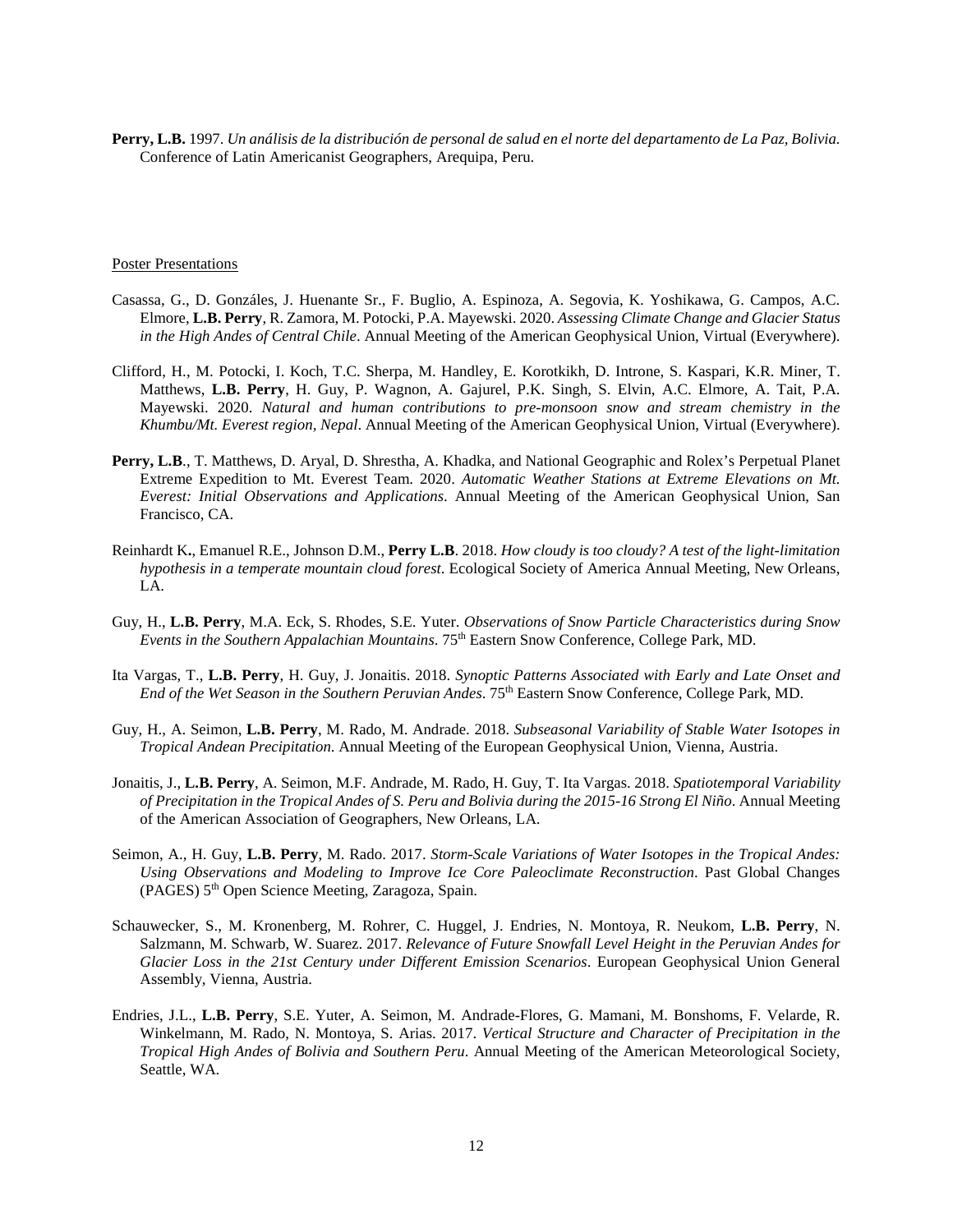- Thaggard, J.H., **L.B. Perry**, S. Arias, E.J. Burton, M. Rado, N. Montoya, A. Seimon. 2016. *Observations from New Meteorological Stations on the Quelccaya Icecap and Quisoquipina Glacier, Cordillera Vilcanota, Peru: 2014- 2016.* Annual Meeting of the Southeastern Division of the American Association of Geographers, Columbia, SC.
- Burton, E.J., **L.B. Perry**, A. Seimon, J.L. Endries, M. Rado, S. Arias. 2016. *Synoptic patterns associated with snowfall events on the Quelccaya Icecap of Peru during the 2014-15 wet season*. 73rd Eastern Snow Conference, Columbus, OH.
- Endries, J.L., **L.B. Perry**, S.E. Yuter, A. Seimon, M. Andrade, G. Mamani, M. Bonshoms, F. Velarde, R. Winkelmann, N. Montoya, N. Quispe. 2016. *Vertical structure and character of precipitation in the tropical high Andes of southern Peru and Bolivia*. 73rd Eastern Snow Conference, Columbus, OH.
- Schauwecker, S., M. Rohrer, C. Huggel, N. Salzmann, N. Montoya, J. Endries, **L.B. Perry.** 2016. *Snow and glaciers in the tropics: the importance of snowfall level and snow line altitude in the Peruvian Cordilleras*. European Geophysical Union General Assembly, Vienna, Austria.
- Cooper, C.M., **L.B. Perry**, A. Seimon, M. Rado, A. Tupayachi. 2016. *Citizen science climate observations in data scarce regions of the tropical Andes*. Annual Meeting of the Association of American Geographers, San Francisco, CA.
- Burton, E.J., **L.B. Perry**, A. Seimon, J.L. Endries, M. Rado, S. Arias. 2016. *Synoptic patterns associated with snowfall events on the Quelccaya Icecap of Peru during the 2014-15 wet season*. National Conference of Undergraduate Research, Asheville, NC.
- Burton, E.J., **L.B. Perry**, M. Bonshoms, G. Mamani, N. Quispe. 2015. *Vertical structure, melting layer heights, and antecedent upstream air trajectories associated with precipitation events in the central Andes of Peru*. 72nd Eastern Snow Conference, Sherbrooke, Quebec.
- Poremba, R.J., **L.B. Perry**, A. Seimon, D.T. Martin, A. Tupayachi. 2015. *Meteorological characteristics of heavy snowfall events in the Cordillera Vilcanota, Peru*. 72nd Eastern Snow Conference, Sherbrooke, Quebec.
- Krintz, I., J.P. Sherman, **L.B. Perry**, M. Link, Y. Zhou. 2014. *A study of aerosol optical and chemical properties based on source region, local, and synoptic meteorology at a southeast U.S. regionally representative site*. American Geophysical Union Fall Meeting, San Francisco, CA.
- Poremba, R.J., **L.B. Perry**, A. Seimon, D.T. Martin, A. Tupayachi. 2014 *Monthly and annual patterns from new meteorological stations in the Cordillera Vilcanota, Peru*. 71st Eastern Snow Conference, Boone, NC.
- Tuberty, S., J. Balcomb, K. Cockerill, J. Colby, C. Gu, **L.B. Perry**, B. Swinson, A. Cox, C. Snow, B. Tate, K. Beyersdorf, H.-M. Chu, B. Davis, W. Jones, M. Lipinski, M. McGlasson, A. Mouro. 2014. *Effects of winter road salt application and episodic high conductivity stormwater pulses on Southern Appalachian headwater stream macroinvertebrates*. 71st Eastern Snow Conference, Boone, NC.
- Sugg, J., A. Seimon, D. Martin, **L.B. Perry**, C. Rodda, S. Haines, S. Sneed, P. Mayewski. 2013. *Climate-glacier interaction in the tropical Andes: field observations from the Cordillera Vilcanota, Peru*. Annual meeting of the Southeastern Division of the Association of American Geographers, Roanoke, VA.
- **Perry, L.B.**, J. Pope, B.F. Taubman, G.M. Kelly, J.P. Sherman. 2012. *Atmospheric research and public outreach activities at Grandfather Mountain, North Carolina*. American Geophysical Union Fall Meeting, San Francisco, CA.
- Kelly, G.M., B.F. Taubman, **L.B. Perry**, J.P. Sherman, J.E. Thomley, W. Patoprsty. 2012. *CAN-DOO informal climate science education: a university and K-12 partnership*. Annual meeting of the Southeastern Division of the Association of American Geographers, Asheville, NC.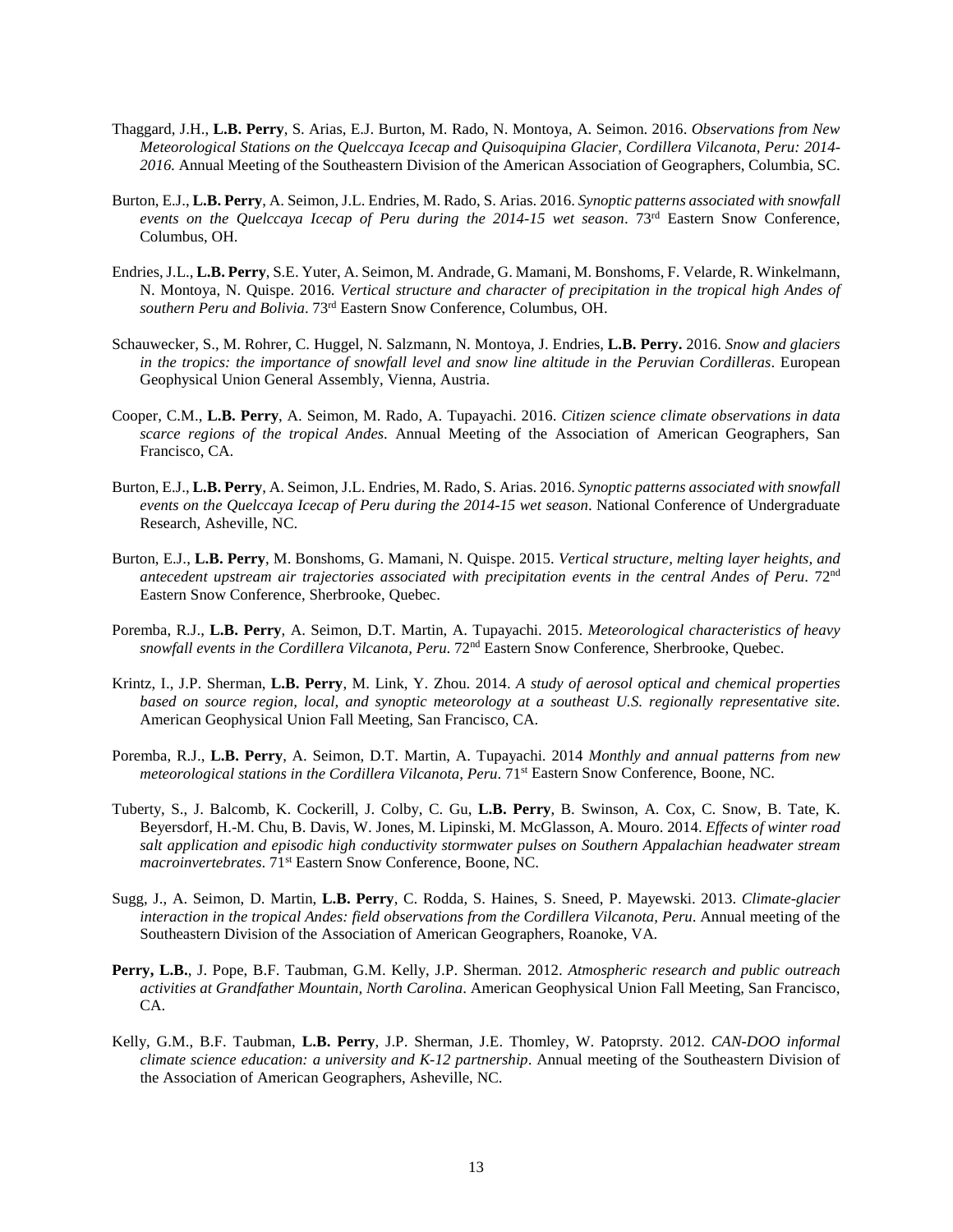- Sherwood, B., **L.B. Perry**. 2012. *Observations of snow crystal type and degree of riming during snow events in the southern Appalachian Mountains*. 69th Eastern Snow Conference, Frost Valley, NY.
- Sugg, J.W., **L.B. Perry**, D.K. Hall. 2012. *Satellite and surface perspective of snow extent in the southern Appalachian Mountains*. 69<sup>th</sup> Eastern Snow Conference, Frost Valley, NY.
- Welker, J., and **L.B. Perry**. 2012. *Backward air trajectories associated with snowfall events in the southern Appalachian Mountains: 2006 to 2011*. 69th Eastern Snow Conference, Frost Valley, NY.
- Taubman, B.F., J.P. Sherman, **L.B. Perry**, J.F. Markham, G.M. Kelly. 2011. *CAN-DOO: The Climate Action Network through Direct Observations and Outreach*. American Geophysical Union Fall Meeting, San Francisco, CA.
- L'Heureux, J.M., **L.B. Perry**, D.K. Miller, S.E. Yuter. 2010. *Comparison of the 2008-2009 cold-phase ENSO winter and the 2009-2010 warm-phase ENSO winter*. 67th Eastern Snow Conference, Hancock, MA.
- Kelly, G.M., **L.B. Perry**, B.F. Taubman. 2010. *Southeast flow precipitation in the southern Appalachian Mountains: topographic influences and aerosol-precipitation interactions*. Annual Meeting of the Association of American Geographers, Washington, D.C.
- Taubman, B.F., J.P. Sherman, P. Sheridan, **L.B. Perry**, H.S. Neufeld, R.E. Emanuel, D. Bowman, C. Long. 2009 *Aerosol direct radiative forcing in the southern Appalachian Mountains: initial results from the Appalachian Atmospheric Interdisciplinary Research (AppalAIR) Facility*. American Geophysical Union (AGU) Annual Meeting, San Francisco, CA.
- L'Heureux, J., **L.B. Perry**, D.K. Miller, S.E. Yuter. 2009. *Atmospheric influences on new snowfall characteristics associated with northwest flow snowfall in the southern Appalachian Mountains.* Southeastern Division of the Association of American Geographers Annual Meeting, Knoxville, TN.
- Miller, D.K., **L.B. Perry**, S.E. Yuter, L.G. Lee, S.J. Keighton. 2008. *Snowfall accumulation forecasting challenges for the southern Appalachians*. 33rd National Weather Association Annual Meeting, Louisville, KY.
- **Perry, L.B.**, D.K. Miller, S.E. Yuter, L.G. Lee, S.J. Keighton. 2008. *Atmospheric influences on new snowfall density in the southern Appalachian Mountains, USA.* 65<sup>th</sup> Eastern Snow Conference, Fairlee (Lake Morey), VT.
- Arnold, J., **L.B. Perry**, M.W. Mayfield, J.W. Sugg. 2008. *A snow-related flood hydroclimatology of the southern Appalachian Mountains of North Carolina and Tennessee*. 65th Eastern Snow Conference, Fairlee (Lake Morey), VT.
- Yuter, S.E, **L.B. Perry**, D.A. Stark, M.T. Bryant. 2007. *Storm structures and precipitation characteristics of snow events in the southern Appalachian Mountains*. 12th Conference on Mesoscale Processes, American Meteorological Society, Waterville Valley, NH.
- **Perry, L.B.**, C.E. Konrad. 2006. *Synoptic patterns associated with the record snowfall of 1960 in the Southern Appalachians*. 63rd Eastern Snow Conference, Newark, DE.
- **Perry, L.B.**, O. Gade. 2001*. North Carolina's psychosocial dimensions of health.* Annual Meeting of the Association of American Geographers, New York City, NY.
- Mayfield, M.W., **L.B. Perry**, X. Li, A.G. Klein. 2001. *Glacier retreat in the northern Cordillera Real, Bolivia*. Annual Meeting of the Association of American Geographers, New York City, NY.
- **Perry, L.B**. 1999. *Using GIS to estimate snowfall in the Southern Appalachians.* Annual Meeting of the Association of American Geographers, Honolulu, HI.

Invited Presentations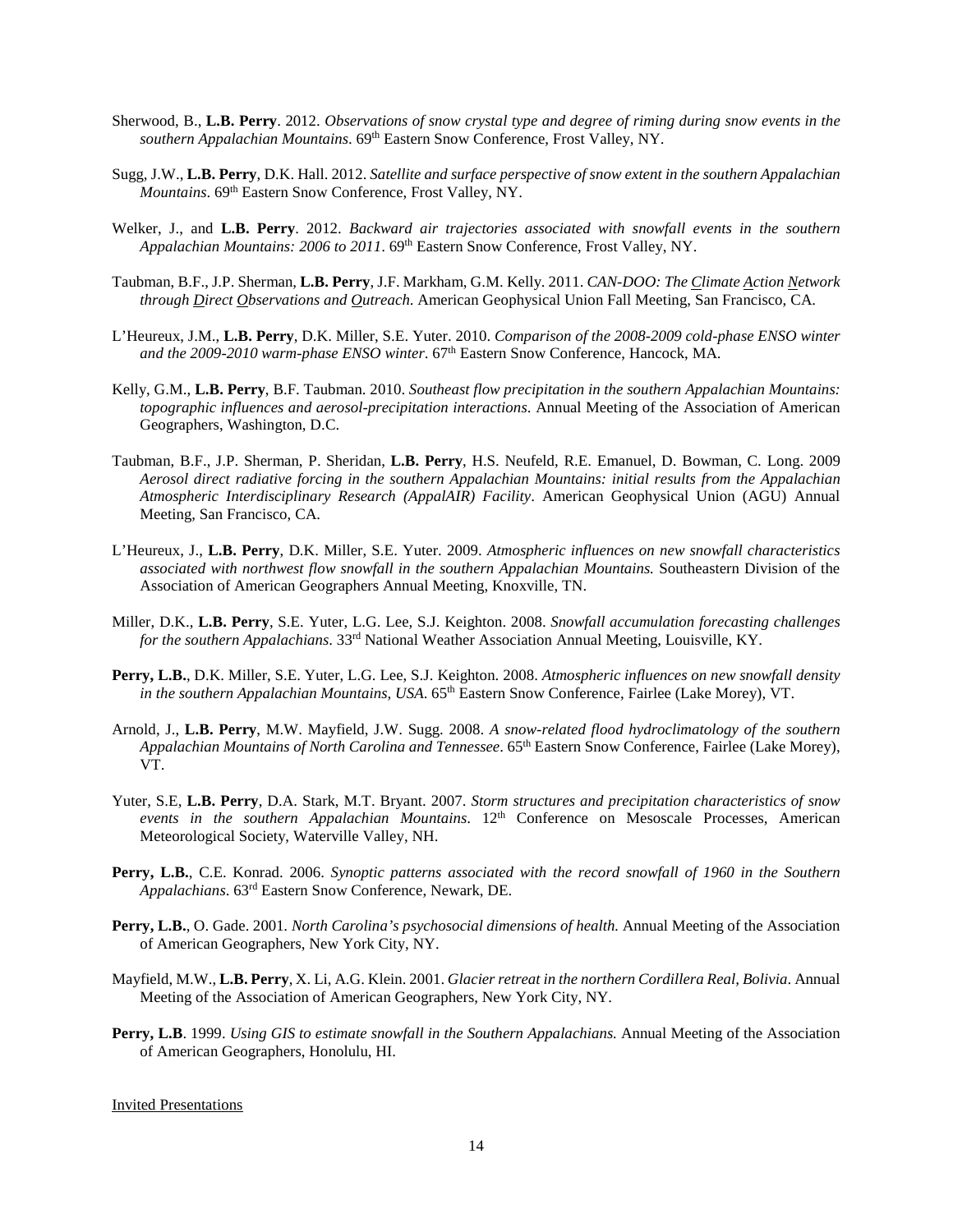- **Perry, L.B.**, and co-authors. 2020. *Elevating meteorological understanding on Everest: Installing the Highest Weather Stations on Earth*. Carolinas Chapter of the American Meteorological Society, Virtual.
- **Perry, L.B.**, and co-authors. 2020. *Elevating meteorological understanding on Everest: Installing the Highest Weather Stations on Earth*. First World Virtual High Mountain Summit in Colombia: Monitoring systems of high mountain forest, paramos and glaciers, Virtual.
- **Perry, L.B.,** T. Matthews. 2020. *Taking Everest meteorology to new heights: initial insights from the world's highest weather data*. Central Department of Hydrology and Meteorology Webinar Series 3, Tribhuvan University, Kathmandu, Nepal.
- **Perry, L.B.**, and co-authors. 2019. *Elevating meteorological understanding on Everest: Installing the Highest Weather Stations on Earth*. University of North Carolina at Greensboro, Greensboro, NC.
- **Perry, L.B.**, and co-authors. 2019. *Elevating meteorological understanding on Everest: Installing the Highest Weather Stations on Earth*. Appalachian State University, Boone, NC.
- **Perry, L.B.**, and co-authors. 2019. *Elevating meteorological understanding on Everest: Installing the Highest Weather Stations on Earth*. North Carolina State University, Raleigh, NC.
- **Perry, L.B.,** and co-authors. 2019. *Elevando la comprensión meteorológica en el Everest: Instalación de las estaciones meteorológicas más altas del mundo*. Universidad Mayor de San Andrés (UMSA), La Paz, Bolivia.
- **Perry, L.B.,** and co-authors. 2019. Investigaciones meteorológicas en los Andes tropicales y los Himalayas. Universidad Nacional de San Antonio de Abád de Cusco (UNSAAC), Cusco, Perú.
- **Perry, L.B.**, and co-authors. 2017. *Precipitation-glacier-climate interactions in the Tropical High Andes of southern Peru and Bolivia*. Wake Forest University, Winston-Salem, NC.
- **Perry, L.B**., A. Seimon, M. Andrade, J.L. Endries, S.E. Yuter, F. Velarde, S. Arias, M. Bonshoms, E.J. Burton, R. Winkelmann, C.M. Cooper, G. Mamani, M. Rado, N. Montoya, N. Quispe. 2016. *Investigaciones de la precipitación Andina a multiescala*. Universidad Nacional de San Antonio de Abád de Cusco (UNSAAC), Cusco, Perú, and Universidad Mayor de San Andrés (UMSA), La Paz, Bolivia.
- **Perry, L.B.,** A. Seimon, R.G. Poremba, D.T. Martin, G.M. Kelly, A. Tupayachi. 2015. *Precipitation delivery mechanisms in the tropical high Andes: new findings and paleoclimatic implications*. Climate Change Institute, University of Maine, Orono, ME.
- **Perry, L.B.,** S.J. Keighton, L.G. Lee, D.K. Miller, S.E. Yueter, C.E. Konrad. 2015. *Synoptic influences on snowfall event characteristics in the southern Appalachian Mountains*. Department of Geography, University of North Carolina at Greensboro, Greensboro, NC.
- **Perry, L.B.**, R.J. Poremba, A. Seimon, D.T. Martin, G.M. Kelly, C. Rodda, P.A. Mayewski, S. Haines, A. Tupayachi. 2014. I*nvestigaciones climatológicas en la Cordillera Vilcanota, Perú*. Cusco Glaciology Group, Peru.
- **Perry, L.B.**, R.J. Poremba, A. Seimon, D.T. Martin, G.M. Kelly, C. Rodda, P.A. Mayewski, S. Haines, A. Tupayachi. 2014. I*nvestigaciones climatológicas en la Cordillera Vilcanota, Perú*. Universidad Nacional de San Antonio de Abád de Cusco (UNSAAC) and Servicio Nacional de Meteorología e Hidrología (SENAMHI), Perú.
- **Perry, L.B.**, A. Seimon, G.M. Kelly. 2012. *Mecanismos relacionados con la producción de precipitación en los Andes tropicales: nuevos resultados e implicaciones paleoclimatológicas*. Universidad Mayor de San Andrés (UMSA), La Paz, Bolivia, and Universidad Nacional de San Antonio de Abád de Cusco (UNSAAC), Cusco, Peru.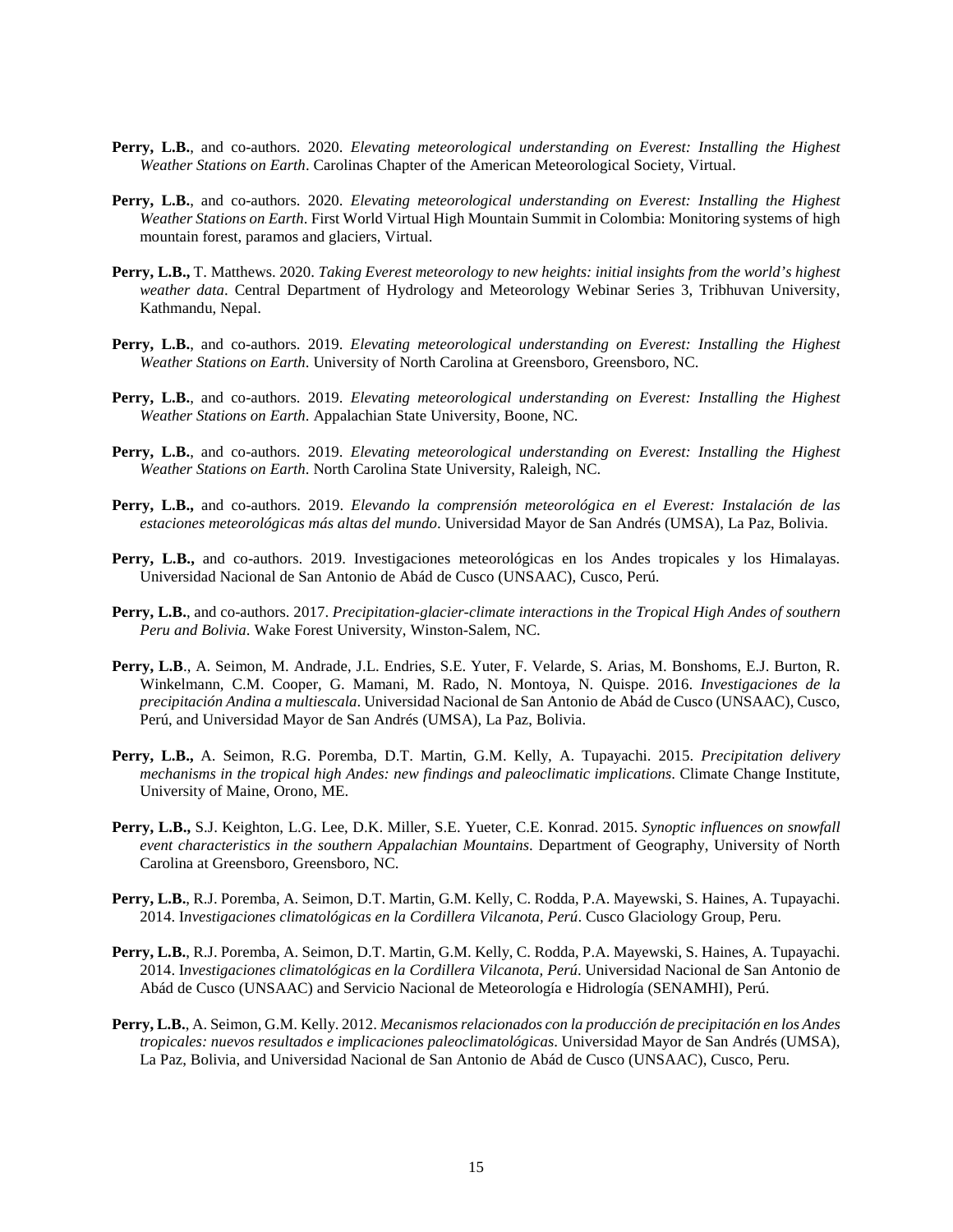- **Perry, L.B.**, C.E. Konrad, S.E. Yuter, D.G. Hotz, L.G. Lee, T.W. Schmidlin*.* 2007. *Northwest flow snowfall in the Southern Appalachians.* Sigma Xi, Appalachian State University, Boone, NC.
- **Perry, L.B.**, C.E. Konrad. 2005. *Northwest flow snowfall in the Southern Appalachians: topographic influences and synoptic climatology*. Upstate SC Chapter of the American Meteorological Society, Greer, SC.
- **Perry, L.B.**, C.E. Konrad. 2005*. Synoptic climatology of northwest flow snowfall*. Collaborative Science, Technology, and Applied Research (CSTAR) Workshop, Raleigh, NC; 2005.
- C.E. Konrad, **L.B. Perry**. 2005. *The weather patterns associated with extremely heavy rainfall in western North Carolina*. National Environmental Modeling and Analysis Center (NEMAC) Workshop, Asheville, NC.
- **Perry, L.B**. 2002. *Determinants of health: access to care and globalization*. Global Health Forum, Asheville, NC.
- **Perry, L.B.** 2001. *Globalization and resistance in Andean Bolivia*. Humanities Lecture, University of North Carolina at Asheville, Asheville, NC.
- **Perry, L.B**. 2000. *Health and inequality: what you should know.* Geography Awareness Week Lecture given at Appalachian State University, Boone, NC.
- **Perry, L.B**. 1999. *Using GIS to assess geographic access to primary health care in Andean Bolivia*. Department of International Health, Johns Hopkins University, Baltimore, MD.
- **Perry, L.B**. 1999. *Glacial lake outburst floods in Khumbu Himal, Nepal*. Department of Geography and Planning, Appalachian State University, Boone, NC.
- **Perry, L.B**. 1998. *Sir Ernest Shackleton and the West Wind Drift.* Geography Awareness Week Lecture given at Appalachian State University, Boone, NC.
- **Perry, L.B**. 1996. *Pacha Kuti and the current situation of the indigenous population in Andean Bolivia.* Geography Awareness Week Lecture given at Appalachian State University, Boone, NC.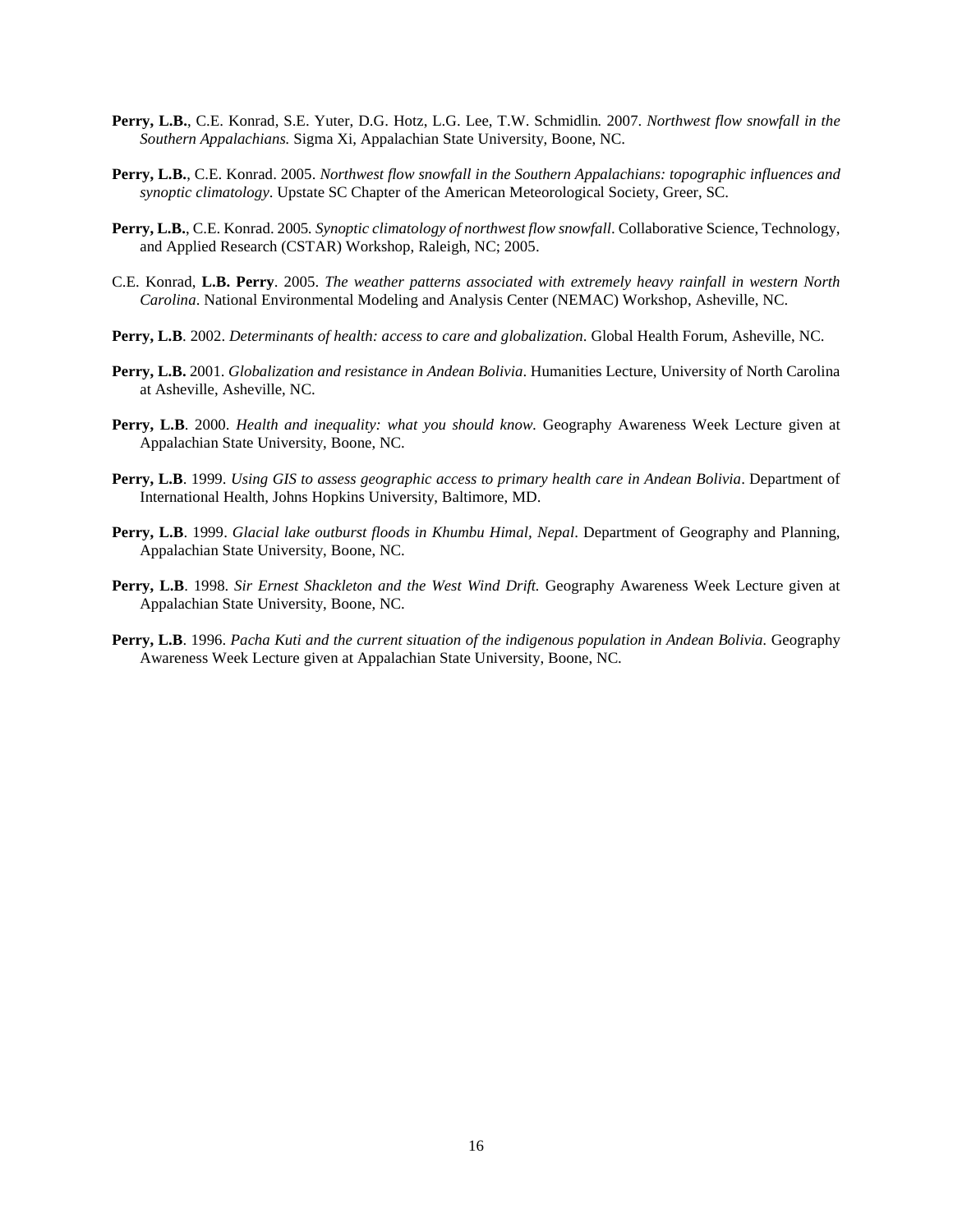# **TEACHING**

Appalachian State University

- GHY 1010, *Global Environmental Systems*, Fall 1998, Spring 1999, Fall 2000, Fall 2001, Spring 2001, Summer 2001, Fall 2005, Fall 2006, Fall 2007, Spring 2008, Spring 2009, Fall 2009, Spring 2010, Fall 2018, Fall 2019, Spring 2020, Fall 2020, Spring 2021
- GHY 1011, *Global Climate Change*, Fall 2010, Spring 2011, Fall 2011 (Lab), Spring 2012, Spring 2013, Spring 2014, Spring 2015, Fall 2015, Spring 2016, Spring 2017, Fall 2017, Spring 2018, Spring 2020
- GHY 1020, *Geographic Diversity and Globalization*, Fall 1997, Fall 1998, Fall 2000, Fall 2001, Spring 2002, Fall 2002, Spring 2003, Fall 2003, Spring 2004, Fall 2004, Spring 2005, Fall 2005, Spring 2006, Summer 2006, Fall 2007, Summer 2008, Fall 2008, Fall 2010, Fall 2011, Spring 2012, Fall 2012, Spring 2013, Fall 2013, Spring 2014, Spring 2015, Spring 2017
- GHY 1510, *Honors Introduction to Physical Geography*, Fall 2001, 2008, 2009
- GHY 1520, *Honors World Regional Geography*, Spring 2004
- GHY 2812, *Microcomputers in Geography and Planning*, Fall 1998
- GHY 3015, *Geography of Asia*, Fall 2006, 2007
- GHY 3100, *Weather and Climate*, Spring 2010
- GHY 3140, *Mountain Geography*, Spring 2011, Fall 2013
- GHY 3140/5530, *Mountain Geography of Ecuador*, Summer 2007, 2009
- GHY 3140/5530, *Andean Mountain Geography*, Summer 2010, 2011, 2013, 2014, 2015, 2016
- GHY 3310, *Environmental Remote Sensing*, Spring 2003, 2004, 2005, 2006, 2007, 2008, 2009, 2010, 2011, 2012, 2013, 2014
- GHY 3510, *Honors Global Climate Change*, Spring 2009
- GHY 3510, *Honors Mountain Geography*, Spring 2007
- GHY 3510, *Honors Mountain Weather and Climate*, Spring 2008
- GHY 3530/3531, *Geography of Andean Bolivia*, Summer 1999, 2000, 2001, 2003
- GHY 3530/5530, *GIS in the Environmental Sciences*, Fall 2002, 2003
- GHY 3530/3600, *Snow, & Ice*, Fall 2016, Spring 2018, Fall 2019
- GHY 3531/5531, *Globalization and Resistance in Andean Bolivia*, Summer 2000, 2001, 2003
- GHY 3812, *Introduction to GIS*, Spring 1998
- GHY 4530/5530, *Andean Mountain Geography*, Summer 2011, 2013, 2014, 2015, 2016
- GHY 4531/5531, *Climate and Tropical Glaciers*, Summer 2007, 2009, 2010, 2011, 2013, 2014, 2015, 2016
- GHY 4620/5530, *Synoptic and Regional Climatology*, Fall 2012, Fall 2015
- GHY 5000, *Research Themes in Geography*, Fall 2009, 2011, 2015, 2016, 2017, 2018, 2019, 2020
- GHY 5015, *Climate Change*: *Physical Science Basis*, Spring 2017, Summer 2018, Spring 2019
- GHY 5100, *Seminar in Physical Geography: Global Climate Change*, Fall 2013
- US 1150, *Global Climate Change* (First Year Seminar), Fall 2008

University of Washington

GEOG 202, *Maps and GIS*, Winter 2001

Appalachian Overseas Education Programs Directed

- 2018 *Peru: Climate Change, Glaciers, and Water Resources* (with P. Perry)
- 2017 *Peru: Climate Change, Glaciers, and Water Resources* (with C. Cooper)
- 2016 *Peru: Andean Societies and Environments* (with C. Cooper)
- 2015 *Peru: Andean Societies and Environments* (with P. Perry and A. Seimon)
- 2014 *Peru: Andean Societies and Environments* (with P. Perry and A. Seimon)
- 2013 *Peru: Andean Societies and Environments* (with A. Seimon)
- 2011 *Peru: Andean Societies and Environments* (with A. Cochran)
- 2010 *Peru: Andean Societies and Environments* (with M. Mayfield and A. Seimon)
- 2009 *Ecuador: Mountain Geography, Climate, and Tropical Glaciers* (with M. Mayfield)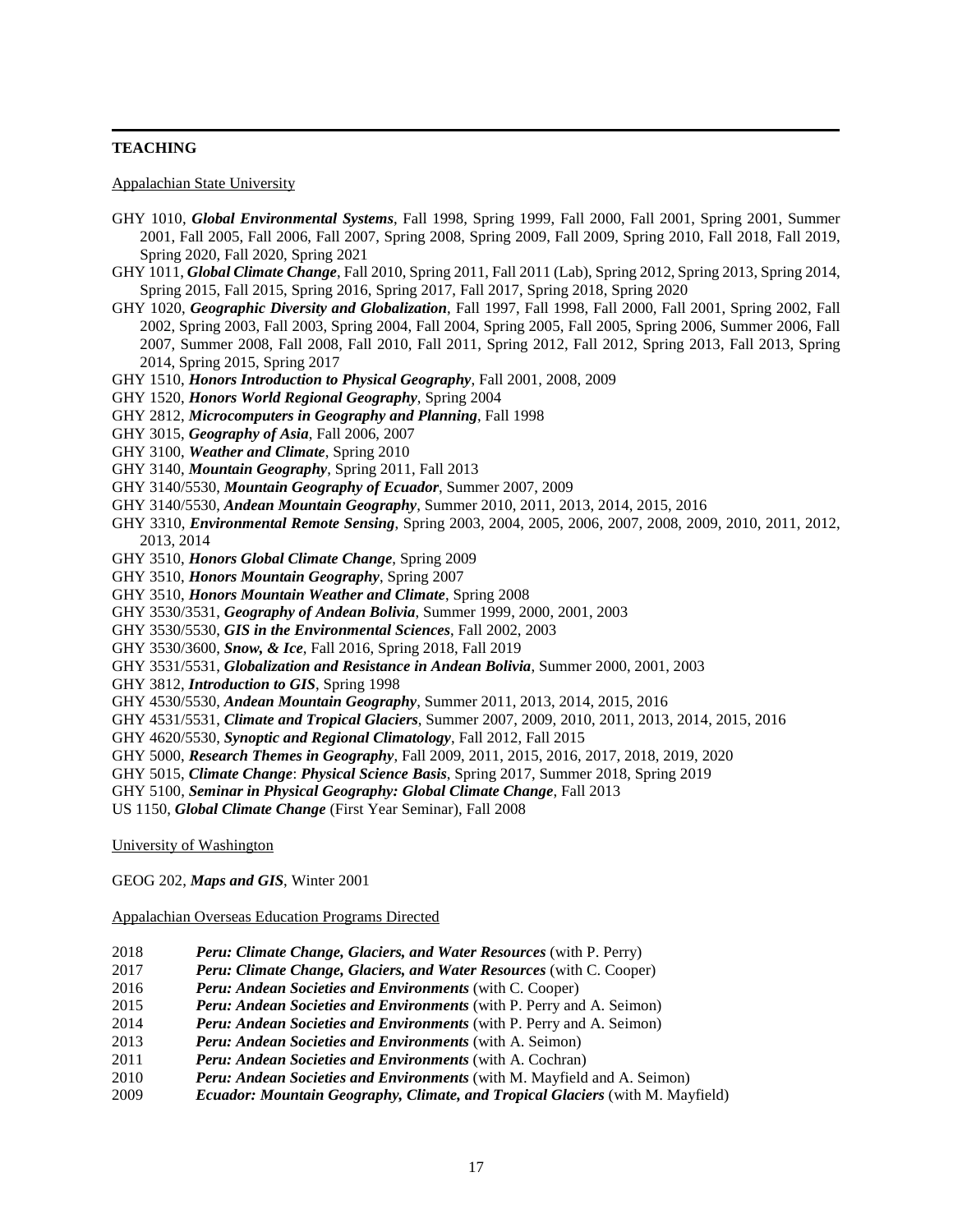| 2007 | <b>Ecuador: Mountain Geography, Climate, and Tropical Glaciers (with M. Mayfield)</b>            |
|------|--------------------------------------------------------------------------------------------------|
| 2003 | Andean Bolivia: Mountain Geography, Globalization, and Resistance (with K. Schroeder)            |
| 2001 | Andean Bolivia: Mountain Geography, Globalization, and Resistance (with K. Schroeder)            |
| 2000 | Andean Bolivia: Mountain Geography, Globalization, and Resistance (with F. Bahnson and P. Perry) |
| 1999 | <b>Andean Bolivia: Mountain Geography</b> (with M. Mayfield)                                     |

## C**URRENT GRADUATE AND UNDERGRADUATE STUDENTS**

| <b>Student</b>   | Degree | Department(s) | <u>Role</u>     |
|------------------|--------|---------------|-----------------|
| Maurer, Jonathan | M.A.   | Geography     | Thesis Advisor  |
| Moreno, Camila   | M.A.   | Geography     | Member (Thesis) |
| O'Neill. Alex    | M.A.   | Geography     | Thesis Advisor  |

# **FORMER GRADUATE AND UNDERGRADUATE HONORS STUDENTS**

| Student            | Degree/Yr   | Department(s)       | Role                    |
|--------------------|-------------|---------------------|-------------------------|
| Arnold, Justin     | B.S. (2008) | Biology & Geography | <b>Research Mentor</b>  |
| Bartlett, May      | M.A. (2011) | Geography           | <b>Research Mentor</b>  |
| Burton, Eric       | B.S. (2017) | Geography           | Chair (Honor's Thesis)  |
| Bush, Hannah       | B.S. (2019) | Mathematics         | Member (Honor's Thesis) |
| Cooper, Courtney   | M.A. (2015) | Geography           | <b>Research Mentor</b>  |
| Eck, Montana       | M.A. (2017) | Geography           | Thesis Advisor          |
| Endries, Jason     | M.A. (2017) | Geography           | Chair (Thesis)          |
| Goddard, Derek     | M.A. (2007) | Geography           | Member (Internship)     |
| Guy, Heather       | M.A. (2018) | Geography           | Thesis Advisor          |
| Haden, Charles     | M.A. (2011) | Geography           | Member (Internship)     |
| Ita Vargas, Tania  | M.A. (2019) | Geography           | Thesis Advisor          |
| Jonaitis, Joseph   | M.A. (2018) | Geography           | Thesis Advisor          |
| Ketron, Caroline   | B.A. (2005) | Anthropology        | Member (Honor's Thesis) |
| Kelly, Ginger      | M.A. (2011) | Geography           | Chair (Thesis)          |
| L'Heureux, John    | B.S. (2010) | Geography           | Chair (Honors Thesis)   |
| Martin, Daniel     | M.A. (2013) | Geography           | Chair (Thesis)          |
| McCall, John       | M.A. (2003) | Geography           | Member (Thesis)         |
| Montpellier, Evan  | B.S. (2017) | Geography           | <b>Research Mentor</b>  |
| Montpellier, Evan  | M.A. (2018) | Geography           | Member (Thesis)         |
| O'Neill, Alex      | B.S. (2018) | Geography           | <b>Research Mentor</b>  |
| Poremba, Richard   | M.A. (2015) | Geography           | <b>Research Mentor</b>  |
| Sufficool, Matthew | M.A. (2007) | Geography           | Member (Internship)     |
| Sugg, Johnathan    | B.S. (2008) | Geography           | Member (Honor's Thesis) |
| Sugg, Johnathan    | M.A. (2013) | Geography           | Chair (Thesis)          |
| Thaggard, Jessica  | M.A. (2016) | Geography           | <b>Research Mentor</b>  |
| Welker, Jonathan   | B.S. (2012) | Geography           | Chair (Honor's Thesis)  |

## **MASTERS THESES DIRECTED**

- O'Neill, Alex. 2021. *Analytical Hierarchical Modeling of Glacial Lake Outburst Flood Potential in the Khumbu Region, Nepal*. Committee: L.B. Perry (Chair), M. Sugg, S. Shu.
- Ita Vargas, T. 2019. *Synoptic Patterns Associated with Wet Season Onset in the Tropical High Andes of Southern Peru and Bolivia*. Committee: L.B. Perry (Chair), M. Sugg, I. Moreno.
- Jonaitis, J. 2018. *Spatiotemporal Patterns of ENSO-Precipitation Relationships in the Tropical High Andes of Southern Peru and Bolivia*. Committee: L.B. Perry (Chair), A. Seimon, P.T. Soulé, C.S. Thaxton.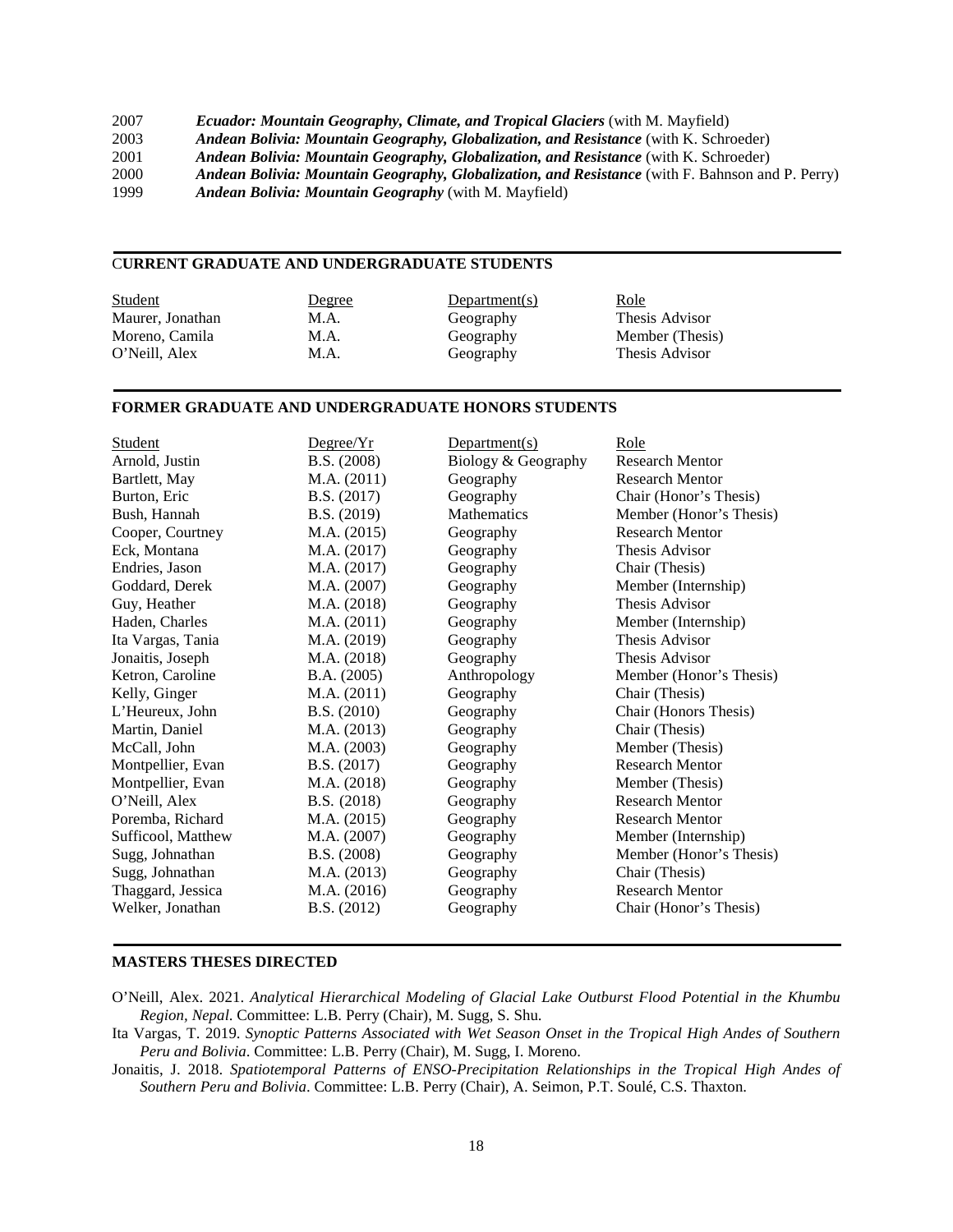- Guy, H. 2018. *Identification of a Regionally Coherent Subseasonal Signal of Stable Isotopes in Tropical Andean Precipitation*. Committee: L.B. Perry (Chair), A. Seimon, B. Konecky.
- Eck, M.A. 2017. *Winter Climate Variability in the Southern Appalachian Mountains, 1910-2017*. Committee: L.B. Perry (Chair), P.T. Soulé, J.W. Sugg, D.K. Miller.
- Endries, J.L. 2017. *Radar Observed Characteristics of Precipitation in the Tropical High Andes of Southern Peru and Bolivia*. Committee: L.B. Perry (Chair), S.E. Yuter, A. Seimon.
- Martin, D.T. 2013. *Snowfall Event Characteristics from a High-Elevation Site in the Southern Appalachian Mountains*. Committee: L.B. Perry (Chair), D.K. Miller, P.T. Soulé.
- Sugg, J.W. 2013. *Satellite Perspectives on the Spatial Extent of New Snowfall in the Southern Appalachian Mountains*. Committee: L.B. Perry (Chair), C.A. Badurek, D.K. Hall.
- Kelly, G.M. 2011. *Aerosol-Precipitation Interactions in the Southern Appalachian Mountains*. Committee: L.B. Perry (Chair), P.T. Soulé, B.F. Taubman.

### **UNDERGRADUATE HONORS THESES DIRECTED**

- Burton E.J. 2017. *Meteorological, Chemical, and Isotopic Characteristics of Precipitation Events on the Quelccaya Icecap, Peru: 2014-2016*. Committee: L.B. Perry (Chair), A. Seimon, M. Potocki.
- Welker, J.A. 2013. *Backward Air Trajectories Associated with Snowfall Events in the Southern Appalachian Mountains: 2006-2011*. Committee: L.B. Perry (Chair), D.K. Miller.
- L'Heureux, J. 2010. *Comparison of the 2008-2009 Cold Phase ENSO Winter and the 2009-2010 Warm Phase ENSO Winter*. Committee: L.B. Perry (Chair), T. Rokoski.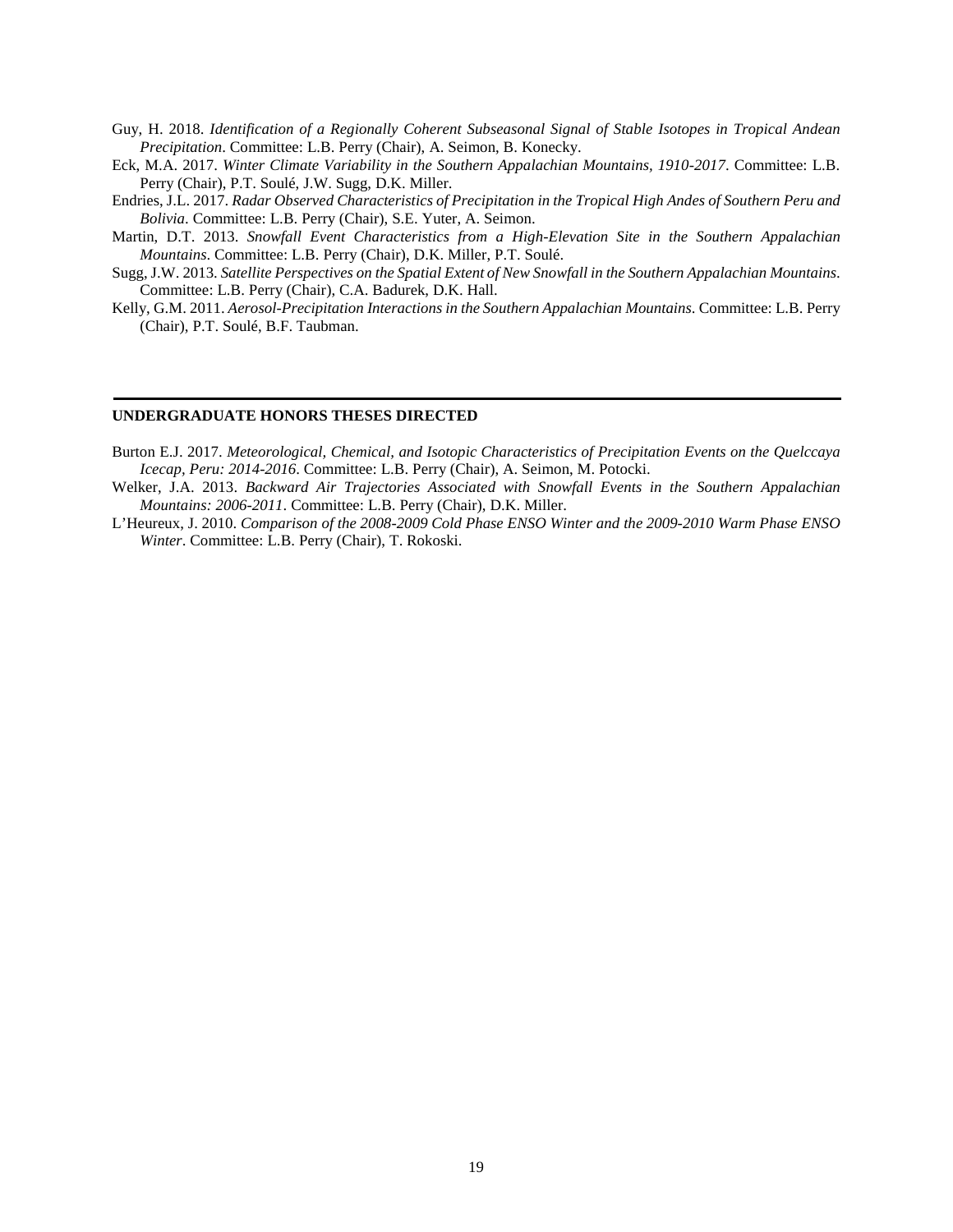# **PROFESSIONAL SERVICE**

Eastern Snow Conference 2015 – President 2014 – Program Chair and Vice President 2013 – Steering Committee 2012 – Executive Committee 2009-2011 – Research Committee (Chair) 2007-2008 – Research Committee

Southeastern Division of the Association of American Geographers 2002, 2003, 2005, 2009 – Moderator, Regional Geography Bowl

Association of American Geographers 2001 – Moderator, World Geography Bowl 1999-2000 – Moderator, Mountain Geography Listserve

North Carolina Geographical Society 2000-2002 – Moderator, State Geography Bowl

# Manuscript Reviews

*Applied Geography Environmental Research Letters Hydrological Processes International Journal of Climatology Journal of Applied Meteorology and Climatology Journal of Geophysical Research – Atmospheres One Earth Physical Geography Professional Geographer Social Science & Medicine Southeastern Geographer*

## Proposal Reviews

National Aeronautics and Space Administration National Science Foundation

### National Weather Service

2005 to Present – Member, Northwest Flow Discussion Group

# Advisory Boards

2020 to Present – Khumbu Research Center 2013 to 2017 – Data on climate and Extreme weather for the Central AnDEs (DECADE)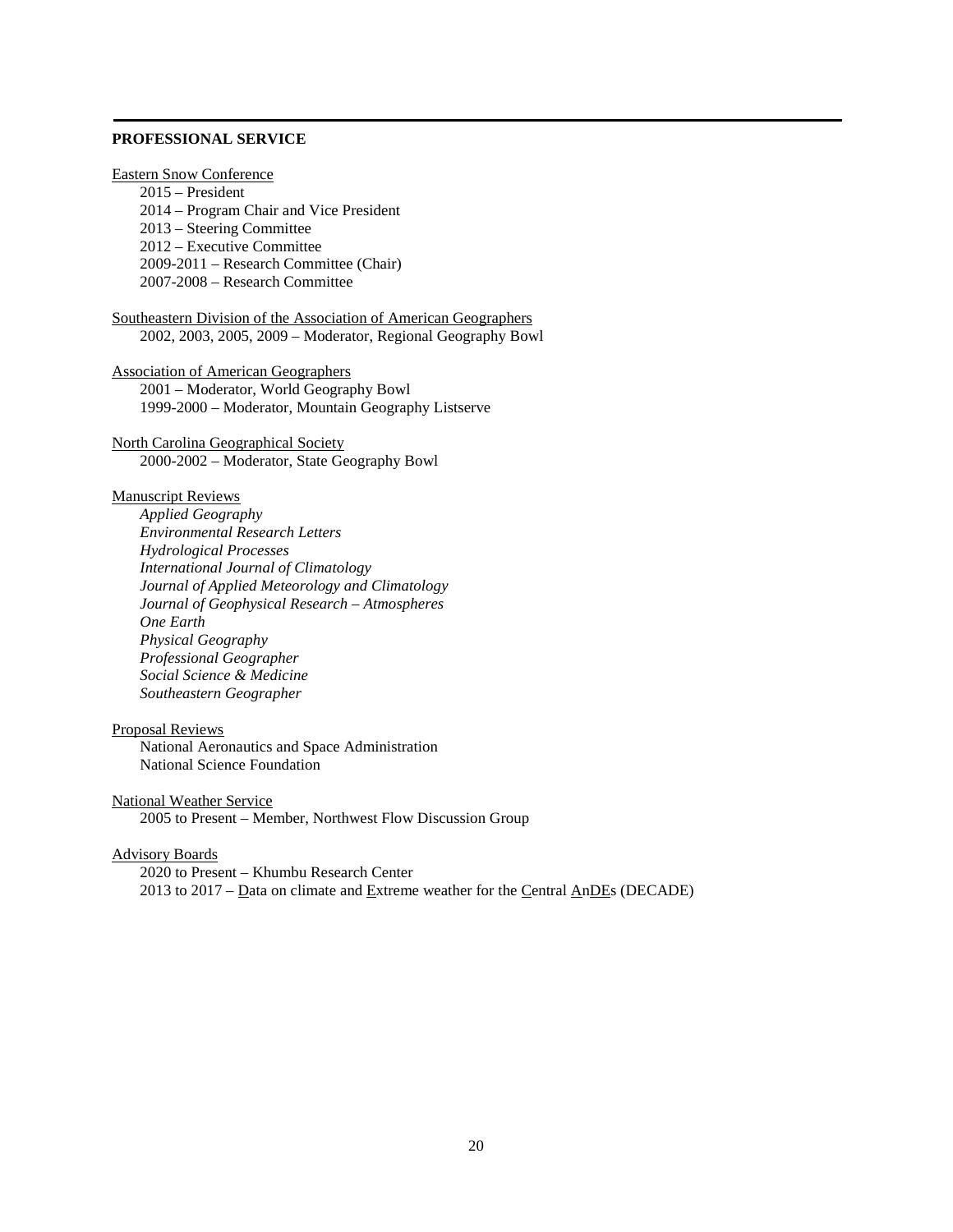### **OUTREACH ACTIVITIES AND REGIONAL/COMMUNITY SERVICE**

Cooperative Observer, *National Weather Service*, 2008 to Present Climatologist and Meteorological Station Technician, *Beech Mountain Resort*, 2007 to Present Observer, *Community Collaborative Rain, Hail, and Snow (CoCoRaHS) Network*, 2007 to Present Firefighter and First Responder, *Fall Creek Volunteer Fire Department*, 2005 to Present Skywarn Spotter, *National Weather Service*, 2004 to Present Co-Director, *Appalachian State University Mighty Mountaineers Youth Basketball Program*, 2010 to 2016 Coach, *Tailwind Track Club*, 2009 to 2015 Meteorological Station Manager, *Grandfather Mountain Stewardship Foundation*, 2006 to 2018 Coordinator, *Bethel Elementary School Science Club*, 2010 to 2011 Coordinator, *NASA Climate Action Network through Direct Observations and Outreach (CAN-DOO) at Grandfather Mountain*, 2010 to 2013 *Project for Appalachian Community and Environment* Board of Directors, 2001 to 2003 *Andean Rural Health Care* Board of Directors, 1996 to 2001

### **METEOROLOGICAL STATIONS INSTALLED/MAINTAINED**

#### North Carolina

*AppalAIR Broyhill Site* (3,550 ft), Boone, NC, 2009 to Present *Beech Mountain* (5,504 ft), Beech Mountain, NC, 2007 to Present *Bethel Elementary School* (2,700 ft), Bethel, NC, 2010 to 2018 *Grandfather Mountain* (5,280 ft), Linville, NC, 2006 to 2018 *Hardin Park Elementary School* (3,200 ft), Boone, NC, 2010 to 2012 *Poga Mountain* (3,350 and 3,650 ft), Flat Springs, NC, 2006 to Present *Roan Mountain* (6,150 ft), Bakersville, NC, 2011 to Present

## **International**

*Tupungato Volcano* (21,342 ft), Central Andes, Chile, 2021 to Present *Balcony, Mt. Everest* (27,657 ft), Khumbu Himal, Nepal, 2019 to Present *South Col, Mt. Everest* (26,066 ft)*,* Khumbu Himal, Nepal, 2019 to Present *Camp II, Mt. Everest* (21,207 ft), Khumbu Himal, Nepal, 2019 to Present *Pumori Bench, Mt. Everest* (17,437 ft), Khumbu Himal, Nepal, 2019 to Present *Phortse* (12,500 ft), Khumbu Himal, Nepal, 2019 to Present *Laguna Sibinacocha* (16,075 ft), Cordillera Vilcanota, Peru, 2017 to Present *Chacaltaya Observatory* (17,200 ft), Cordillera Real, Bolivia, 2014 to Present *Quelccaya Icecap* (18,800 ft), Cordillera Vilcanota, Peru, 2014 to Present *Murmurani Alto* (16,700 ft), Cordillera Vilcanota, Peru, 2012 to 2017 *Osjollo Anante Icecap* (18,200 ft), Cordillera Vilcanota, Peru, 2012 to 2015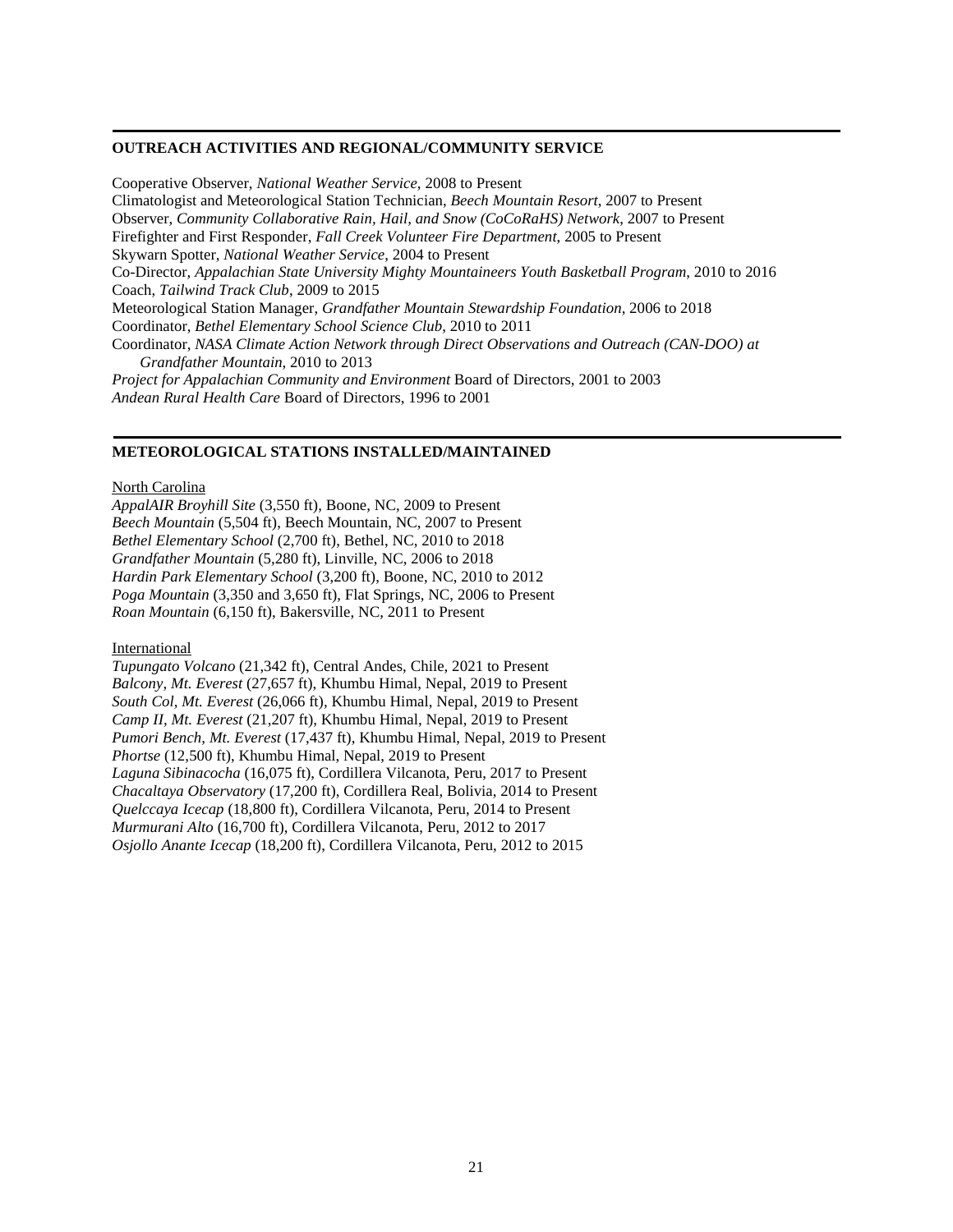## **ALPINE MOUNTAINEERING EXPERIENCE**

#### **Summary**

Dr. Perry has over 20 years of alpine mountaineering experience that includes an installation of a meteorological station at 8,430 m at the Balcony on Mt. Everest in Nepal, ascents of Illimani (6,435 m) and Ancohuma (6,427 m), a first ascent of the southwest face of Soral Este (5,460 m), and extensive field work on glacierized surfaces above 5,000 m. He has formal training in glacier travel, crevasse rescue, ice climbing, and avalanche forecasting. Dr. Perry has slept at elevations above 5,000 m on 105 nights (above 6,000 m on 10 nights) and has climbed to his team's AWS at 5,650 m on the summit plateau of the Quelccaya Icecap 21 times since 2014.

## **Climbing and Research Expeditions on Glacierized Peaks**

- *Volcán Tupungato (6,570 m), Central Andes, Chile;* February 2021. Climbed to 6,505 m to install a weather station as part of a National Geographic research expedition.
- *Huayna Potosí (6,088 m), Cordillera Real, Bolivia*; August 2019. Ascended to summit and then dug snow pit on lower angle glacier surface at 5,900 m to measure SWE, snow density, and collect samples for stable isotope analysis.
- *Mt. Everest (8,430 m), Khumbu Himal, Nepal, May 2019.* Climbed to the Balcony as part of a team that installed the highest weather station in world as part of National Geographic Everest research expedition.
- *Lobuche East (5,960 m), Khumbu Himal, Nepal, May 2019.* Acclimatization climb as part of National Geographic Everest research expedition.
- *Cho La Glacier (5,300 m), Khumbu Himal, Nepal: January 2019.* Tested ice core drilling and trained with Sherpa team in preparation for April/May Everest expedition.
- *Quelccaya Icecap (5,650 m), Cordillera Vilcanota, Peru*; *September 2018*. Serviced AWS and dug snow pits to measure SWE, snow density, and collect samples for stable isotope analysis. Assisted with ground penetrating radar survey and ice coring activities.
- *Ancohuma (6,000 m), Cordillera Real, Bolivia; July 2018*. Dug snow pit on icefield below summit pyramid to measure SWE, snow density, collect samples for stable isotope and trace element analyses.
- *Chaupi Orcko (5,500 m), Cordillera Apolobamba, Bolivia; July 2018*. Dug snow to measure SWE, snow density, collect samples for stable isotope and trace element analyses. Avalanche danger prevented further ascent.
- *Quelccaya Icecap (5,650 m), Cordillera Vilcanota, Peru*; *July 2018*. Led students from Appalachian State University to visit AWS and dig snow pits as part of field study course.
- *Quelccaya Icecap (5,650 m), Cordillera Vilcanota, Peru*; *March 2018*. Serviced AWS and dug snow pits to measure SWE, snow density, and collect samples for stable isotope and trace element analysis.
- *Huayna Potosí (6,000 m), Cordillera Real, Bolivia*; July 2017. Ascended to summit ridge and then dug snow pit on lower angle glacier surface at 5,900 m to measure SWE, snow density, and collect samples for stable isotope analysis.
- *Ancohuma (6,000 m), Cordillera Real, Bolivia; July 2017*. Dug snow pit on icefield below summit pyramid to measure SWE, snow density, collect samples for stable isotope and trace element analyses.
- *Illimani (6,435 m) via normal route, Cordillera Real, Bolivia*; *July 2017*. Dug snow pit at 6,300 m after summiting to measure SWE, snow density, and collect samples for stable isotope and trace element analyses.
- *Quelccaya Icecap (5,650 m), Cordillera Vilcanota, Peru*; *July 2017*. Serviced AWS and dug snow pits to measure SWE, snow density, and collect samples for stable isotope and trace element analysis.
- *Ancohuma (6,427 m) via the West Face (70°), Cordillera Real, Bolivia; July 2016*. Dug snow pit to measure SWE, snow density, collect samples for stable isotope and trace element analyses. Normal route was not passable due to crevasse on northwest ridge; West Face presented challenges with considerable water ice and a large Bergschrund.
- *Quelccaya Icecap (5,650 m), Cordillera Vilcanota, Peru*; *July 2016*. Serviced AWS and dug snow pits to measure SWE, snow density, and collect samples for stable isotope analysis.
- *Quelccaya Icecap (5,650 m), Cordillera Vilcanota, Peru*; *July 2015*. Serviced AWS and dug snow pits to measure SWE, snow density, and collect samples for stable isotope analysis.
- *Quelccaya Icecap (5,650 m), Cordillera Vilcanota, Peru*; *November 2014*. Released radiosondes as part of field campaign from the base and serviced AWS.
- *Quisoquipina (5,150 m), Cordillera Vilcanota, Peru. November 2014*. Serviced AWS maintained by SENAMHI Peru in ablation zone of glacier.
- *Quelccaya Icecap (5,650 m), Cordillera Vilcanota, Peru*; *October 2014*. Serviced AWS.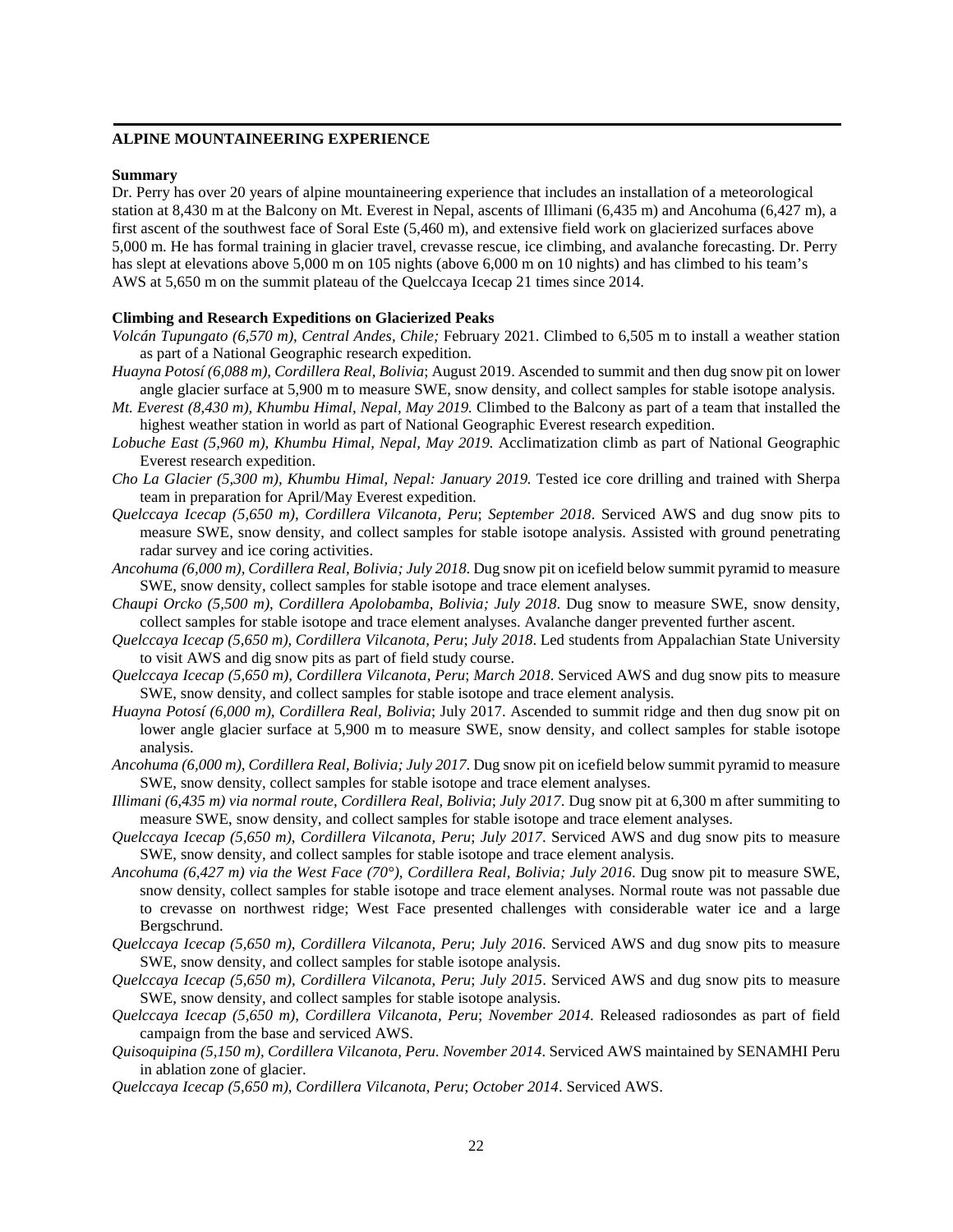- *Quelccaya Icecap (5,650 m), Cordillera Vilcanota, Peru*; *August 2014*. Installed AWS with comprehensive precipitation monitoring station and dug snow pits to measure SWE, snow density, and collect samples for stable isotope analysis.
- *Osjollo Anante Icecap (5,540 m), Cordillera Vilcanota, Peru; July 2014*. Took down AWS due to developing major crevasse hazard and evidence of destabilization of ice cliffs.
- *Osjollo Anante Icecap (5,540 m), Cordillera Vilcanota, Peru; July 2013*. Serviced AWS installed in April 2012.
- *Osjollo Anante Icecap (5,540 m), Cordillera Vilcanota, Peru; October 2012*. Serviced AWS installed in April 2012.
- *Chumpe (5,750 m), Cordillera Vilcanota, Peru; April 2012*. Dug snowpit to measure SWE, snow density, and collect samples for stable isotope analysis. Avalanche danger and weather prevented climbing higher.
- *Osjollo Anante Icecap (5,540 m), Cordillera Vilcanota, Peru; April 2012*. Installed AWS approximately 100 m from edge of ice cliffs on the eastern margin.
- *Chumpe (5,700 m), Cordillera Vilcanota, Peru; August 2010*. Dug snowpit to measure SWE, snow density, and collect samples for stable isotope analysis. Avalanche danger prevented climbing higher.
- *Osjollo Anante Icecap (5,670 m), Cordillera Vilcanota, Peru; August 2009*. Dug snowpit on summit to measure SWE, snow density, and collect samples for stable isotope analysis.
- *Cotopaxi Volcano (5,600 m), Ecuador; May 2009*. Dug snowpit to measure SWE and density of annual layer. *Villarica Volcano (2,860 m) via the normal route, Chile; March 2003.*
- *Ancohuma (6,000 m), Cordillera Real, Bolivia; July 2000.* Ascended to base of summit pyramid but turned back due to unstable snow conditions.
- *Mt. Rainier (4,392 m) via the Disappointment Cleaver Route, Cascade Mountains, WA; September 1999.*
- *Soral Este (5,460 m), Cordillera Apolobamba, Bolivia; July 1999*. Completed first ascent of the southwest face (60- 65°).
- *Ancohuma (5,700 m), Cordillera Real, Bolivia; July 1999*. Ascended to 5,700 m via the normal route but turned back due to poor route conditions.
- *Mt. Baker (3,286 m) via the North Ridge (70°), North Cascades, Washington; June 1999*.
- *Pequeño Alpomayo (5,200 m) via the normal route, Cordillera Real, Bolivia; June 1993*. Ascended to base of the summit pyramid.

### **Mountaineering and Avalanche Courses**

- *Intermediate Ice Climbing Course, American Alpine Institute, Mt. Baker, WA; June 1998*. Course covered ice axe use and self-arrest, snow and ice anchors, glacier travel, crevasse rescue, ice climbing, and culminated with a successful climb of the North Ridge (70°) of Mt. Baker.
- *Advanced Avalanche Forecasting, Northwest Avalanche Center, Crystal Mountain, WA*; February 2000. Course covered snow science, mountain meteorology, and terrain with specific application to the Cascade Mountains. Included full day in the field digging, analyzing, and interpreting snow pits.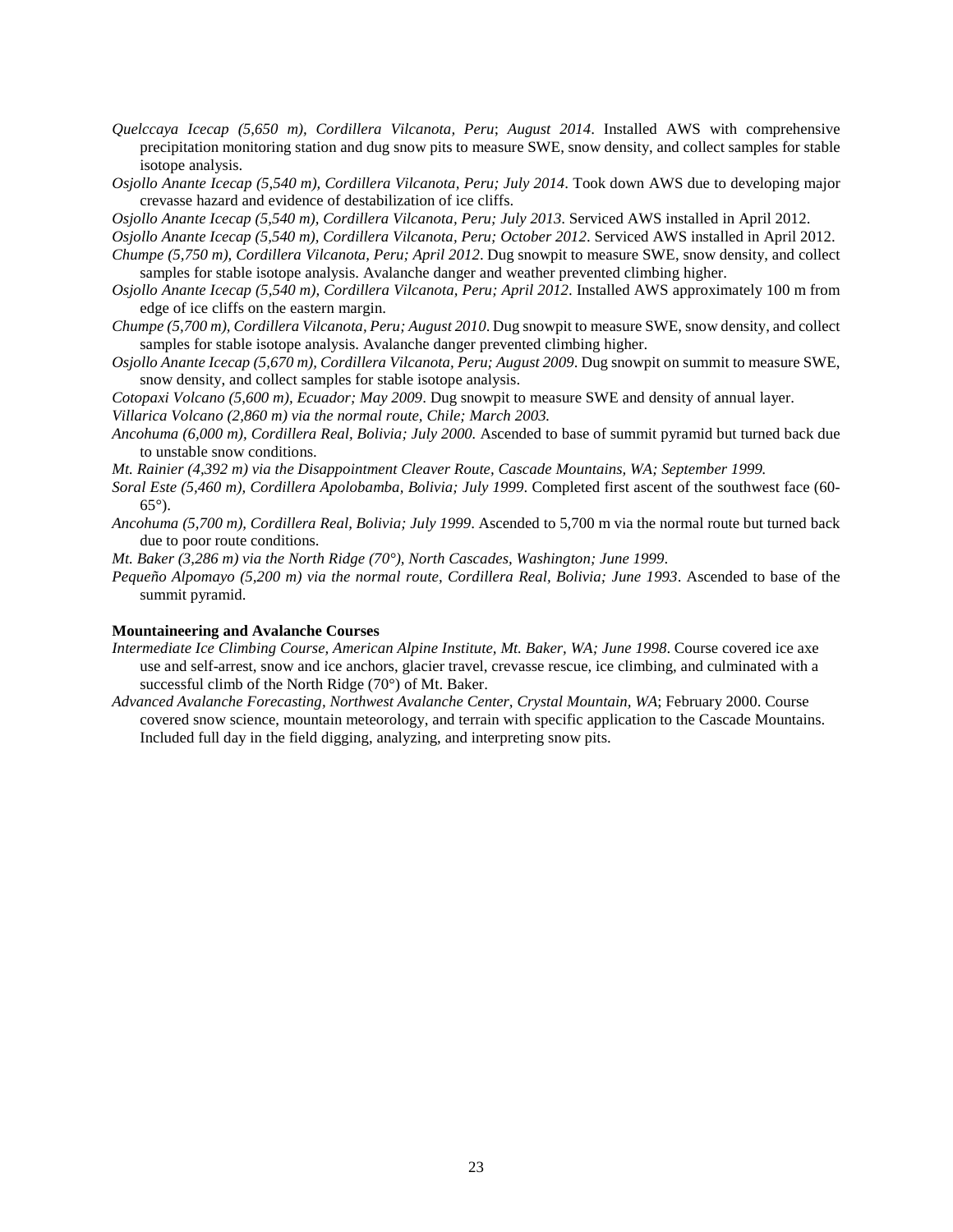# **DEPARTMENT, COLLEGE, AND UNIVERSITY SERVICE**

#### Department of Geography & Planning

Chairperson Search Committee, 2019-20 Periodic Comprehensive Review Committee, 2017-2018 Department Personnel Committee, 2016-2019 Cartography Search Committee, 2016-2017 Assessment Committee, 2016-2019 Human Geography Search Committee, 2014-2015 Physical Geography Search Committee, 2013-2014 GIScience Search Committee, 2013-2014 Curriculum Committee, 2011-2017 Honors and Awards Committee, 2011-2017 Departmental Personnel Committee, 2009-10, 2015-2016 Graduate Committee, 2008-2010, 2012-2019 Social Committee, 2007-2009 Physical Geography Search Committee, 2007-2008 Comprehensive Exam Committee, 2007-2010, 2016 Speaker Committee, 2006-2009, 2012-2018

# College of Arts & Sciences

Outstanding Alumni Committee, 2011 to Present Appalachian Atmospheric Interdisciplinary Research (AppalAIR), 2008 to Present Grade Appeal Committee, 2008

# Appalachian State University

Appalachian State History Committee, 2018 to Present Vice Provost for Research Search Committee (Co-Chair), 2017-2018 Global Engagement Council, 2017 to Present Academic Leadership Development Program, 2016-2017 Campus Master Planning Committee, 2015-2016 University Research Council IT Research Platform Committee, 2014-2016 Faculty Representative to the University Corporation for Atmospheric Research (UCAR), 2014-2017 RIEEE Interim Director Search Committee, 2015 Overseas Education Committee, 2012-2015 Presentation to the Research Triangle Park (RTP) Pathways to Opportunity Tour, 2012 Presentation to the North Carolina Board of Visitors and Congressional Staff, 2011 Presentations to the Board of Trustees, 2009, 2014 Winter Weather Forecasting Expertise, 2009-2018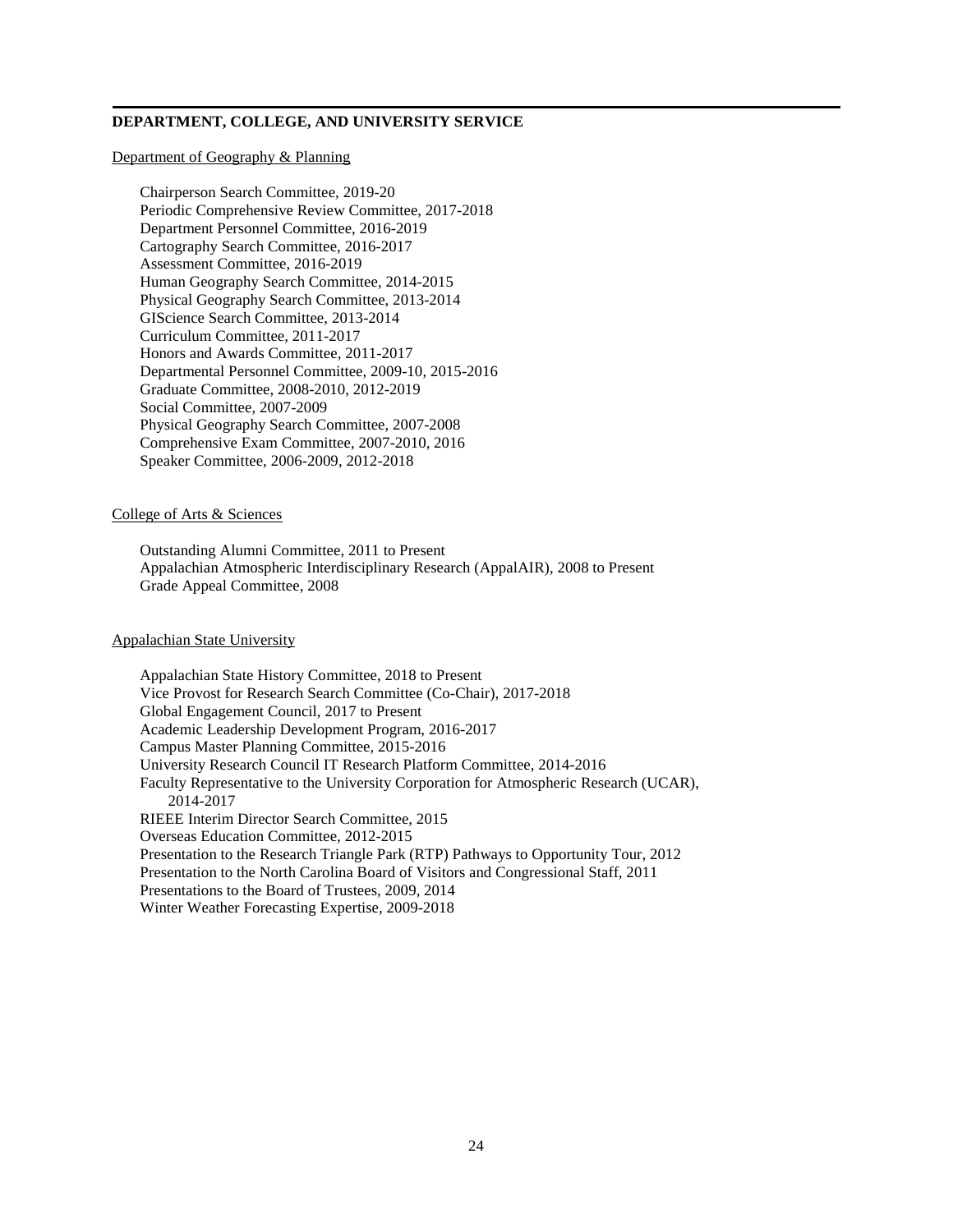# **PROFESSIONAL AFFILIATIONS**

*American Alpine Club American Geophysical Union American Meteorological Society American Association of Geographers Southeastern Division of the American Association of Geographers Eastern Snow Conference*

# **HONORS AND AWARDS**

- 2021 Honored as a *National Geographic Explorer* for receipt of grant to investigate Glacier-Climate Interactions on Nevado Ausangate, Peru
- 2021 Appalachian State University *100 Scholars Research Award* for exemplary research of a tenured faculty member.
- 2019 Appalachian State University *Provost's Award for Excellence in Research, Scholarship, and Creative Activity*
- 2016 Appalachian State University *Wachovia Award for Environmental Research* in the Southern Appalachian **Mountains**
- 2011 Appalachian State University *Transforming North Carolina Research Award* for research that has a significant impact on the present and/or future of North Carolina.
- 2006 University of North Carolina at Chapel Hill *Impact Award* for exceptional doctoral research with direct benefits to North Carolina
- 2000 Council of Southern Graduate Schools *Outstanding Thesis Award*
- 1998 Appalachian State University *Outstanding Thesis Award*
- 1997 *Julian Yoder Scholarship* (awarded to outstanding graduate student), Department of Geography and Planning, Appalachian State University

# **STUDENT HONORS AND AWARDS**

- 2018 Research Mentor for recipient (Heather Guy) of the *Graduate Student Poster Award* at Appalachian State University's Celebration of Student Research and Creative Endeavors
- 2017 Thesis Advisor for recipient (Montana Eck) of the *Master's Student Honors Paper Award* at the Annual Meeting of the Southeastern Division of the American Association of Geographers
- 2017 Thesis Advisor for recipient (Montana Eck) of the *Three-Minute Thesis (3MT)* Competition at Appalachian State University
- 2017 Research Mentor for recipient (Montana Eck) of the *Graduate Student Poster Award* at Appalachian State University's Celebration of Student Research and Creative Endeavors
- 2017 Research Mentor for recipient (Heather Guy) of the *Graduate Student Poster Award* at Appalachian State University's Celebration of Student Research and Creative Endeavors
- 2017 Research Mentor for recipient (Jason Endries) of the *Student Poster Award* at the Robert Houze Symposium at the Annual Meeting of the American Meteorological Society
- 2015 Research Mentor for recipient (Eric Burton) of the *Undergraduate Student Poster Award* at Appalachian State University's Celebration of Student Research and Creative Endeavors
- 2014 Thesis Advisor for recipient (Johnathan W. Sugg) of Appalachian State University *Outstanding Thesis Award*
- 2012 Advisor for recipient (Johnathan W. Sugg) of *David Hewitt Miller Student Poster Award* at the 70<sup>th</sup> Eastern Snow Conference
- 2012 Thesis Advisor for recipient (Ginger M. Kelly) of Appalachian State University *Outstanding Thesis Award*